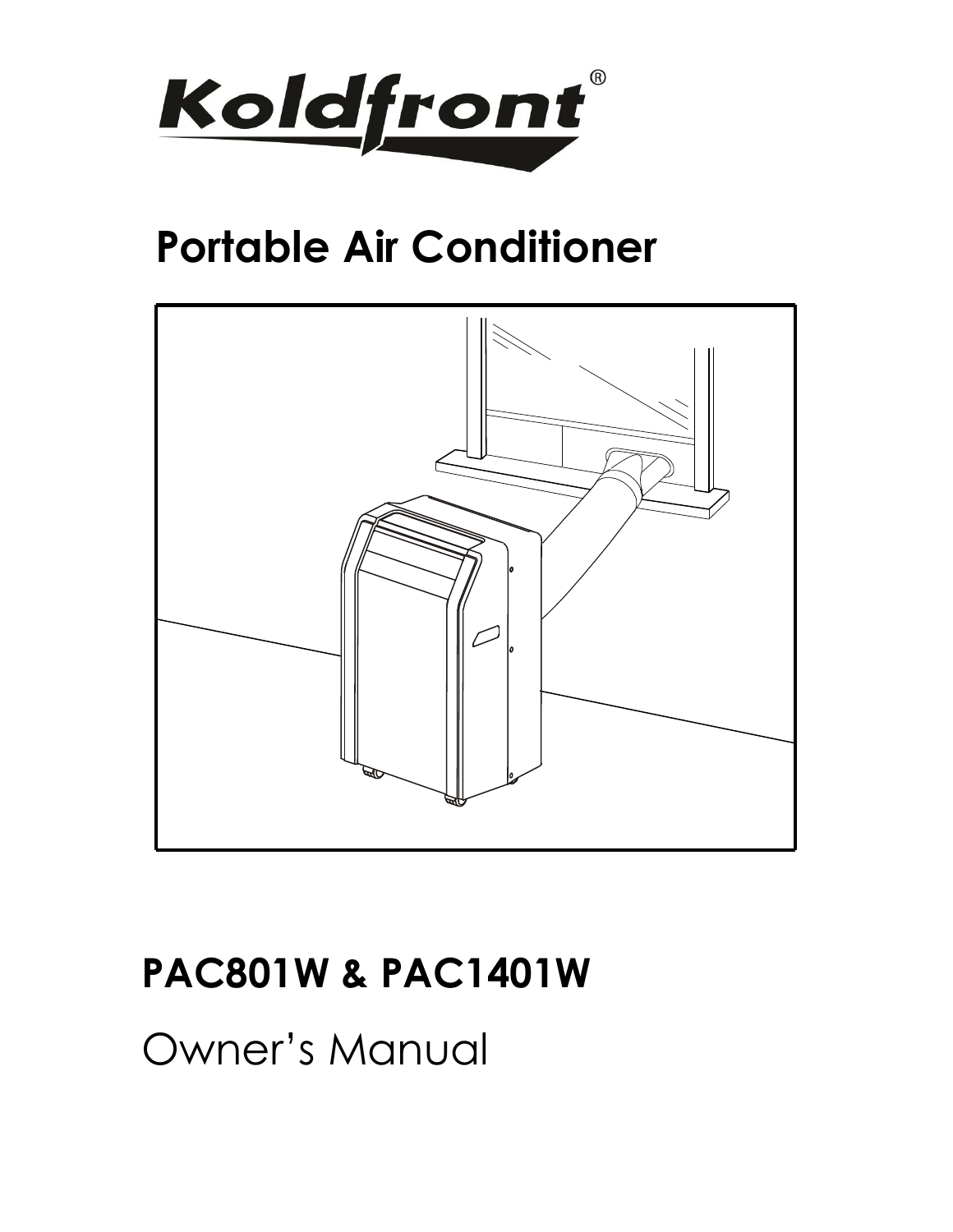## <span id="page-1-0"></span>**Important Safety Information**

Improper handling can cause serious damage to the appliance and/or to the user. Please read the following safety information.

#### **Electrical Safety**

- This unit is designed for indoor use only.
- Do not use the unit in extremely humid or wet environments.
- Do not spray water and wet the housing or control panel.
- Do not pull the unit by the cord.
- Always turn the unit off and unplug it from the outlet when cleaning.
- Unplug the unit if it is not going to be used for a long period of time.
- Do not operate the unit with a damaged plug or a loose socket.
- Use only the correct power supply with appropriate amperage.
- If the power cord is damaged, it must be replaced by the manufacturer, a service agent, or qualified technician.
- Do not remove any part of the casing unless instructed by an authorized technician.

#### **General Safety**

- This portable air conditioner is not intended to be used by children.
- Children should be supervised to ensure that they do not play with this product.
- Do not allow children to play with the controls or drop any objects into the air outlets or vents.
- Do not place objects or let any person sit on top of the unit.
- Only use in the upright position on a flat, level surface and provide at least 20 inches of clearance from any walls or objects.
- Route the power cord carefully to avoid a tripping hazard.
- This unit is intended for domestic use only. Do not use the portable air conditioner for industrial or commercial use. Any other use may invalidate the warranty.



Your portable air conditioner is supplied with a Leakage-Current Detection and Interruption (LCDI) safety plug. This device provides protection to reduce the risk of fire due to arcing faults in the power supply cord. Before using your portable air conditioner, follow the instructions below to ensure that the LCDI plug is working properly:

- 1. Plug the power cord to a grounded outlet.
- 2. Press the TEST button on the LCDI plug. This should trip the plug and cut the power to the air conditioner. If the plug does not trip and you are able to turn on the unit, please contact technical support.

#### **DO NOT USE YOUR PORTABLE AIR CONDITIONER IF THE TEST FAILS.**

Press the RESET button to start using your air conditioner.

Do not use the TEST and RESET buttons as an ON/OFF switch.

Electrical products should not be disposed of with household waste. Please contact your local recycling center for more information on how to recycle electronic waste.

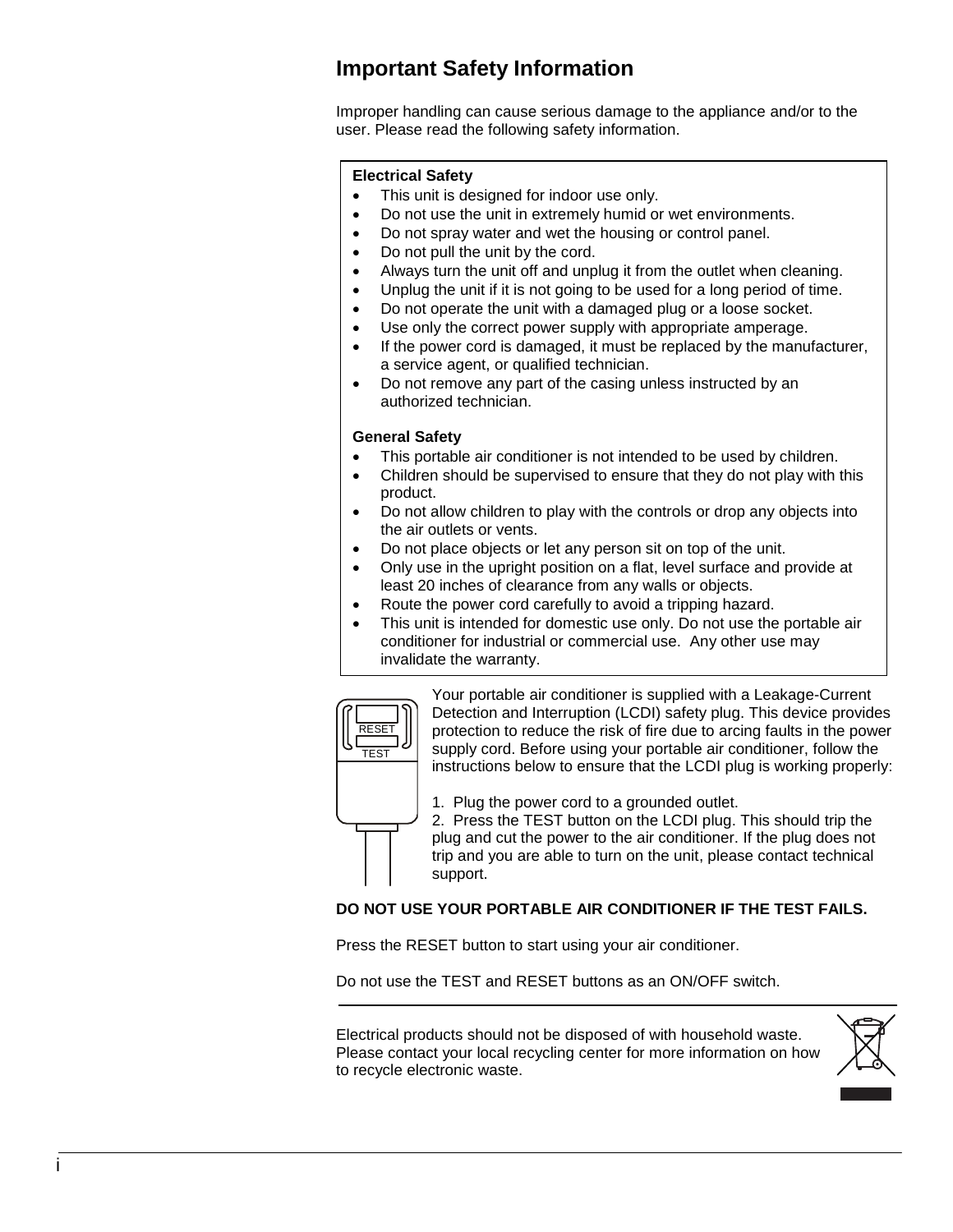## **Table of Contents**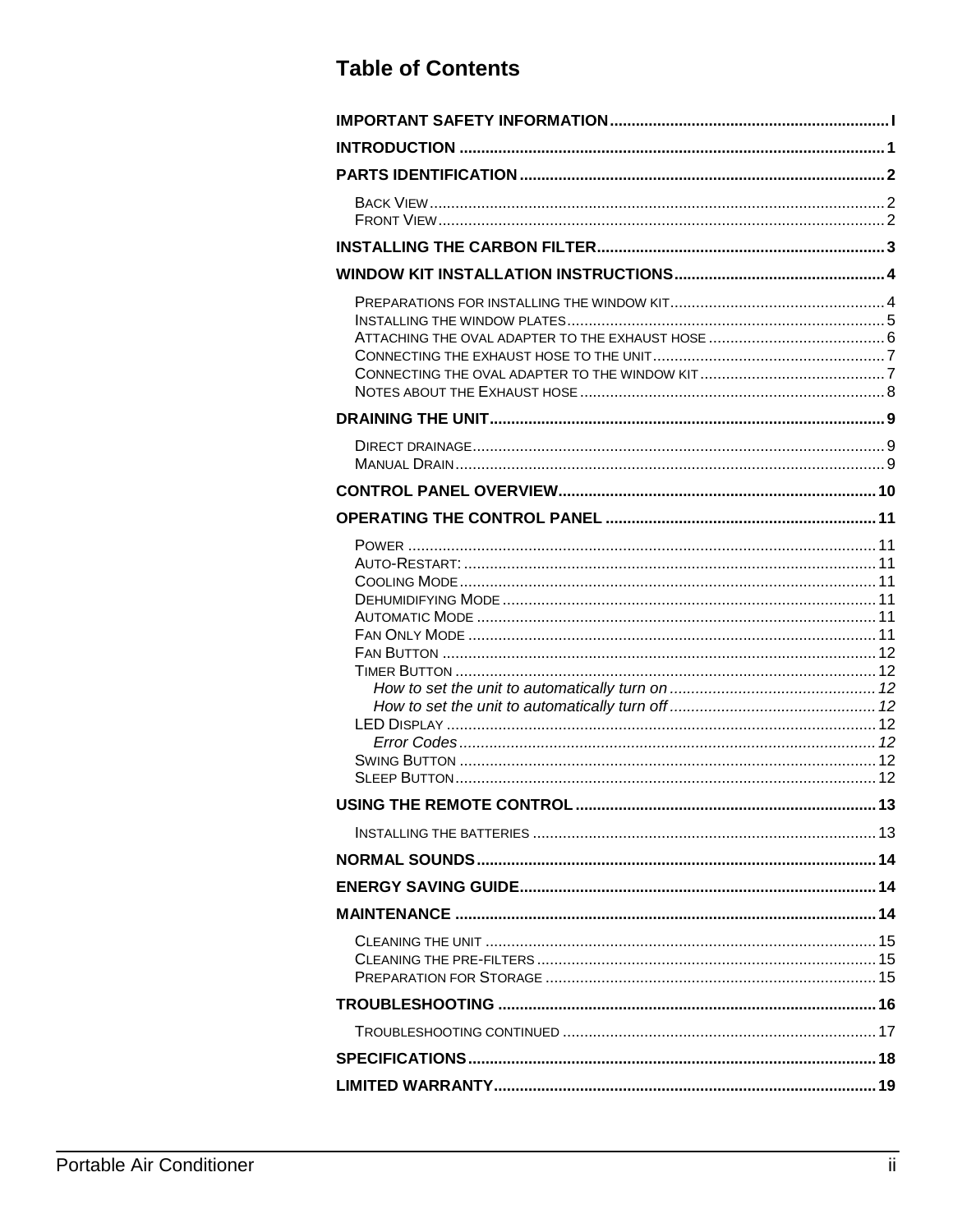#### <span id="page-3-0"></span>**Introduction**

Thank you for purchasing this portable air conditioner.

This manual contains important information regarding the proper installation, use and maintenance of your portable air conditioner. Following this manual will ensure that your product will work at its peak performance and efficiency.

Please save the original product packaging in case you need to safely transport your portable air conditioner.

#### **For Your Records:**

Please write down the model number and serial number below for future reference. Both numbers are located on the ratings label on the back of your unit and are needed to obtain warranty service. You may also want to staple your receipt to this manual as it is the proof of your purchase, and is also needed for service under your warranty.

Model Number:

Serial Number:

Date of Purchase:

To better serve you, please do the following before contacting customer service:

- If you received a damaged product, immediately contact the dealer that sold you the product.
- Read and follow this instruction manual carefully to help you install, use and maintain your portable air conditioner.
- Read the troubleshooting section of this manual as it will help you diagnose and solve common issues.

#### *First Time Operating Instructions*

Before use, make sure all packaging labels and materials are all removed from the unit. Be sure to keep track of all included parts and pieces before discarding packaging materials. It is advised that you keep the original box and packaging materials in case you are ever to move or ship the unit in the future.

Let the unit stand for at least 24 hours before you use it; this allows the cooling components time to settle from transit. The instruction manual should be read before use.

**This owner's manual is provided for reference use only. Specifications may change without prior notice. Refer to the product label on the back of your portable air conditioner for the latest technical information**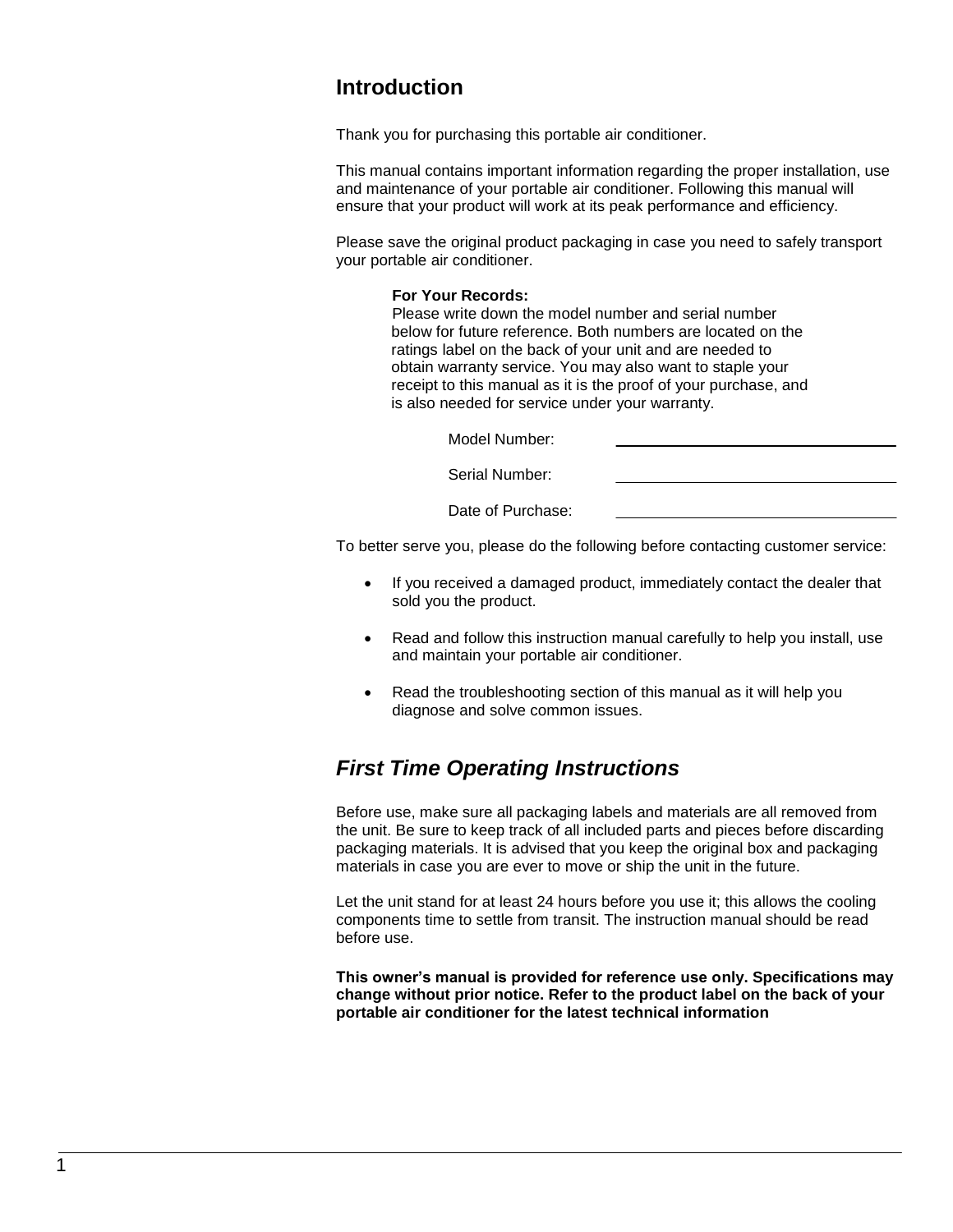## <span id="page-4-0"></span>**Parts Identification**

<span id="page-4-2"></span>

<span id="page-4-1"></span>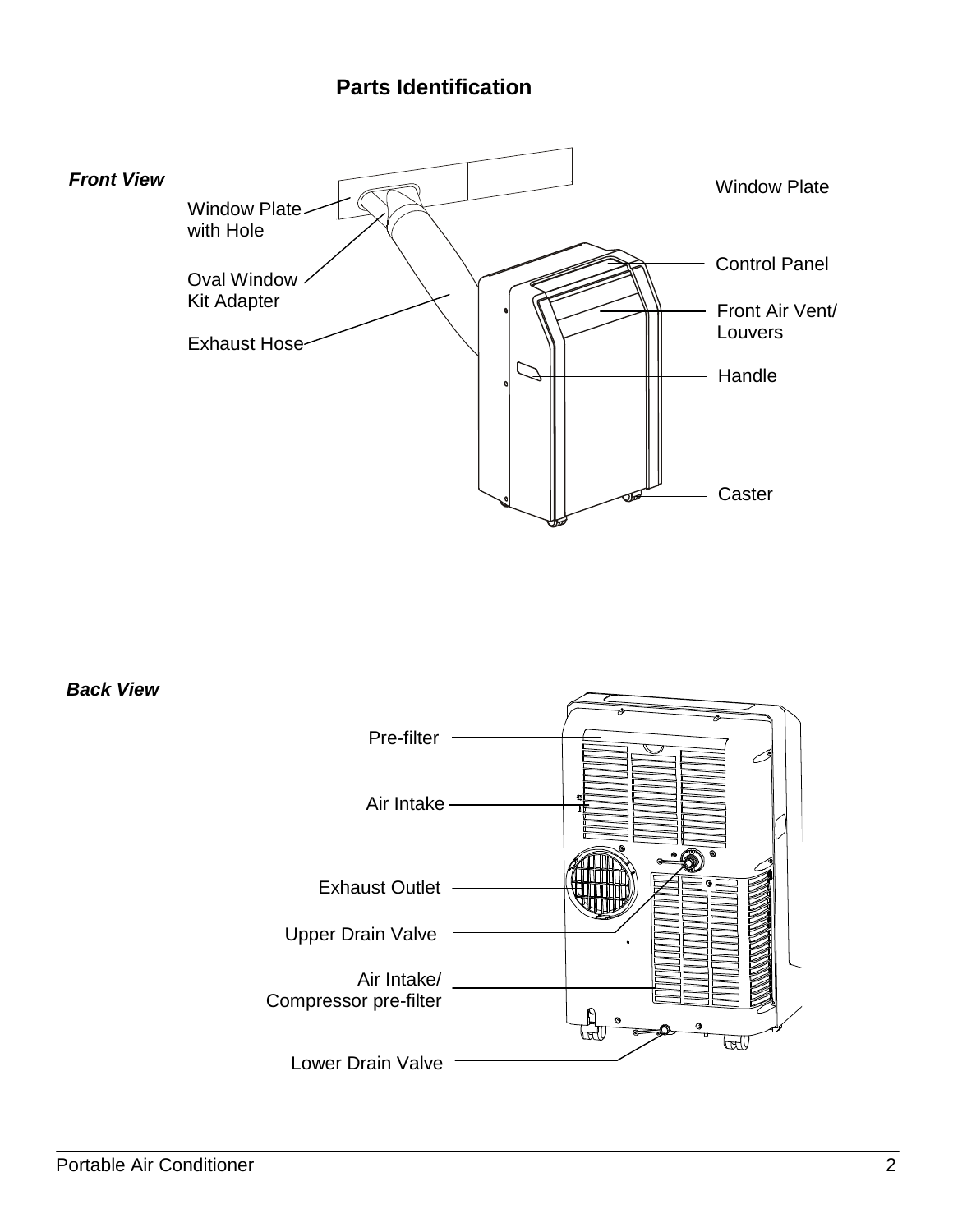## <span id="page-5-0"></span>**Installing the Carbon Filter**

Your portable air conditioner ships with a pre-filter and an activated carbon filter. The carbon filter will help remove contaminates and odors from the air. It is recommended you replace the carbon filter every two to three months, or as needed. It is necessary to clean the pre-filter periodically. Follow the steps below to install the carbon filter:



CAUTION: Never operate the air conditioner without the pre-filter attached.

1. Pull the pre-filter straight up.



5. Insert the assembled pre-filter into the back of the unit.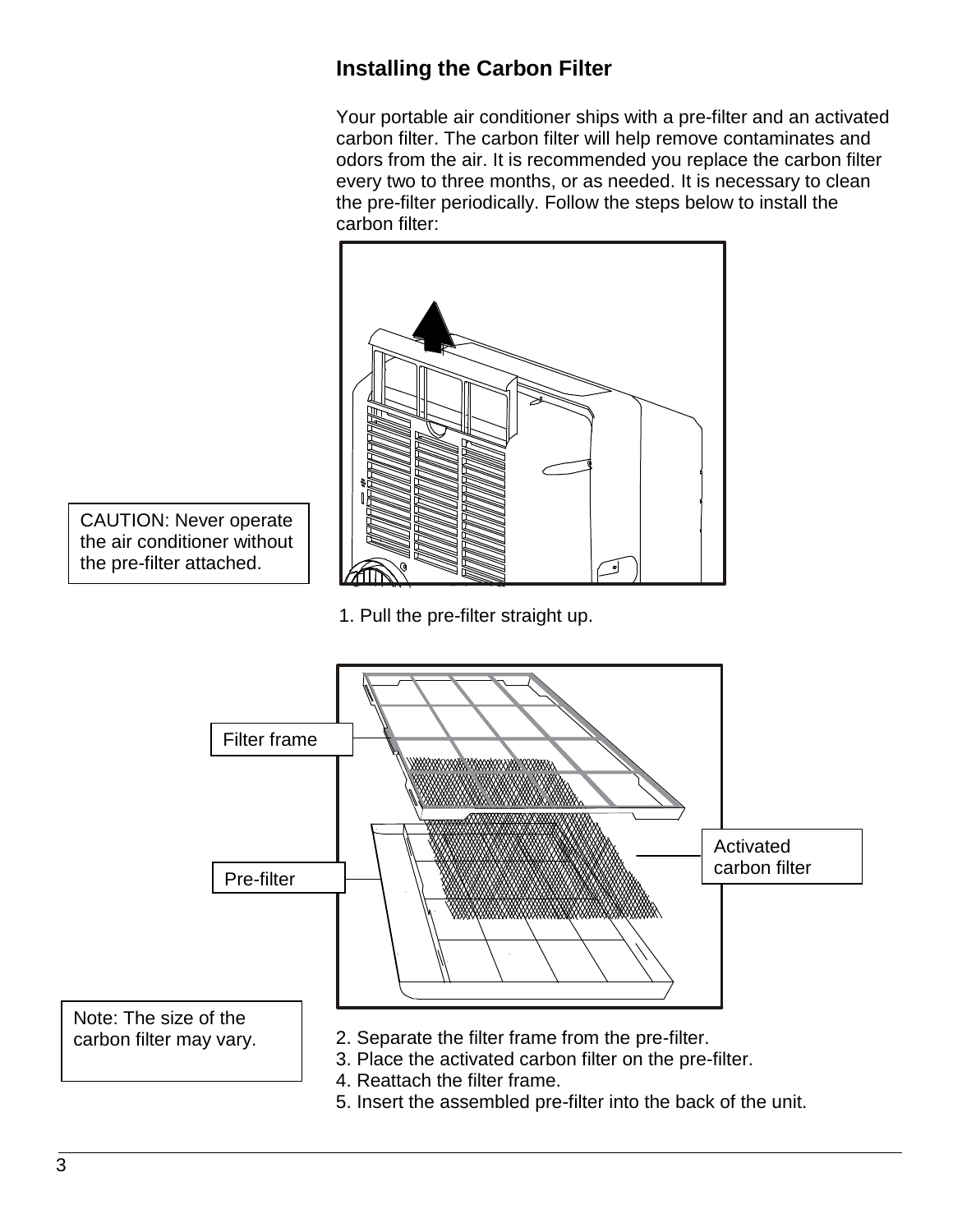#### <span id="page-6-0"></span>**Window Kit Installation Instructions**

#### <span id="page-6-1"></span>*Preparations for installing the window kit*

You must vent your portable air conditioner when running in it cooling mode. Your unit includes a window exhaust kit that can be used to vent the unit out a window.

Before you begin, make sure you have all the parts necessary for installation.



Window Kit Parts:

Your window kit can be installed on a horizontal or vertical sliding window as shown in the following pictures:

side, or on the back of your portable air conditioner.





Follow the instructions on the next pages to install the window kit.

able to power your unit.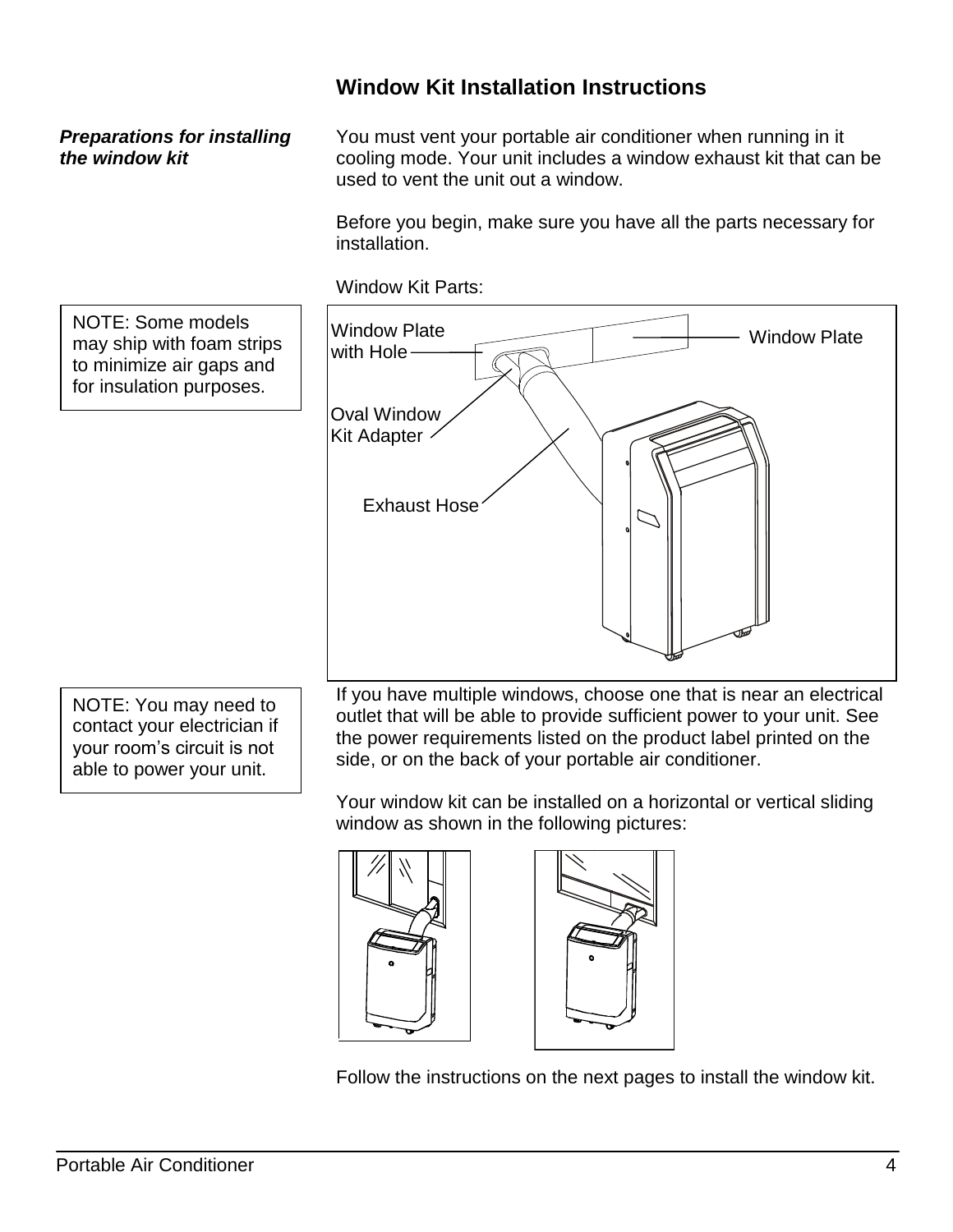<span id="page-7-0"></span>*Installing the window plates*



1. Open your window and place the window kit with grooved side facing outward on the window sill. Then, slide the window kit plate to fit the width of the window. You can use screws to secure the window kit plate from sliding.



2. Lower the window to secure the window kit in place. You may need to use duct tape to better secure the window kit.



 $\begin{picture}(22,20) \put(0,0){\line(1,0){10}} \put(15,0){\line(1,0){10}} \put(15,0){\line(1,0){10}} \put(15,0){\line(1,0){10}} \put(15,0){\line(1,0){10}} \put(15,0){\line(1,0){10}} \put(15,0){\line(1,0){10}} \put(15,0){\line(1,0){10}} \put(15,0){\line(1,0){10}} \put(15,0){\line(1,0){10}} \put(15,0){\line(1,0){10}} \put(15,0){\line(1$ 

CAUTION: Secure your window by using window locks. Please contact your retailer to purchase window locks.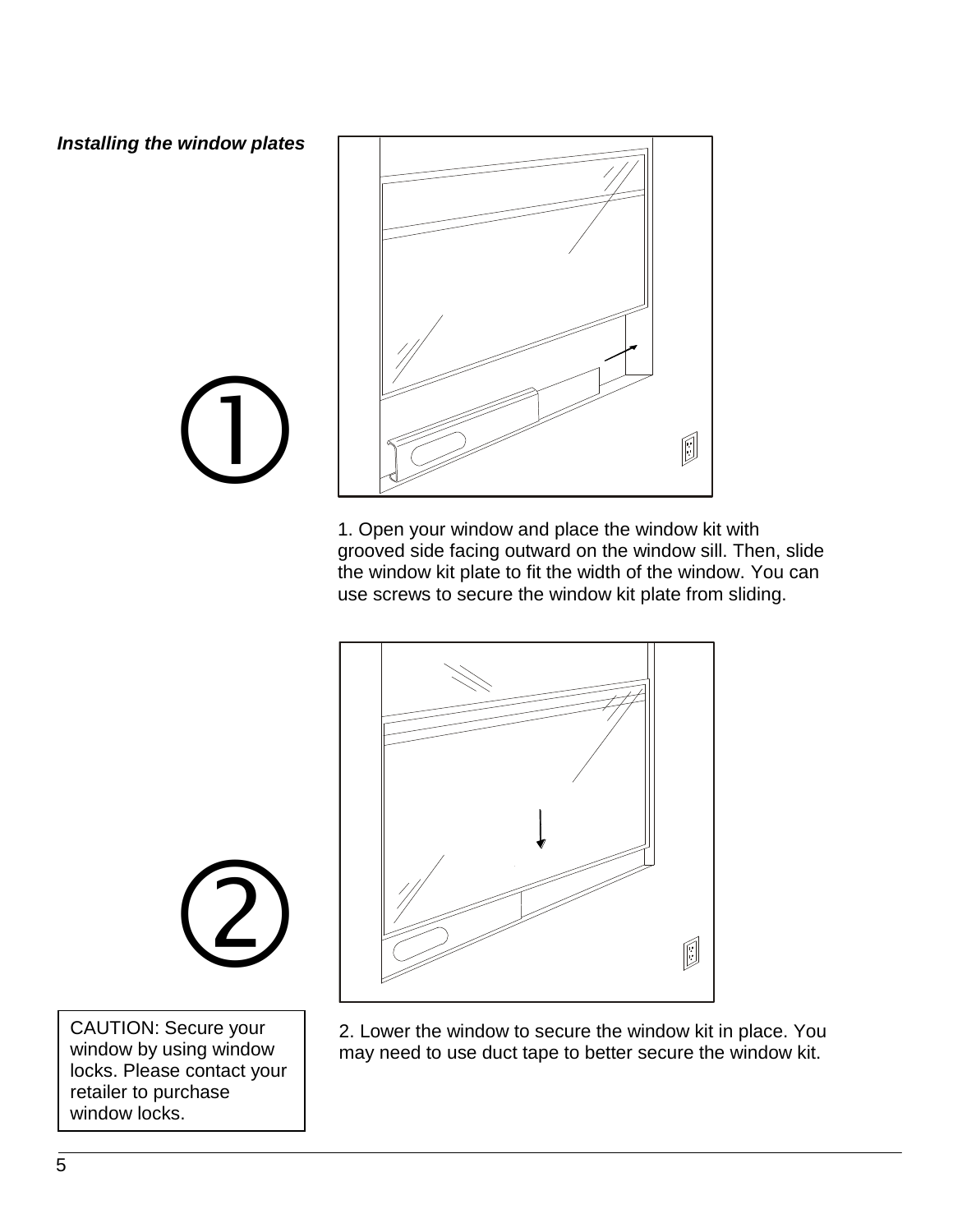<span id="page-8-0"></span>*Attaching the oval adapter to the exhaust hose*



 $\circled{3}$ 

3. Attach the oval adapter to the hose:

A. Extend the end of the exhaust hose

B. Thread the duct connector onto the hose by turning it clockwise until it stops.

Caution: The unit is designed to be used indoors and freestanding, and not be used outdoors, or be built-in to a cabinet or used under a counter.





4. Roll the unit towards the window kit. Leave a space that is at least 20 inches to the wall.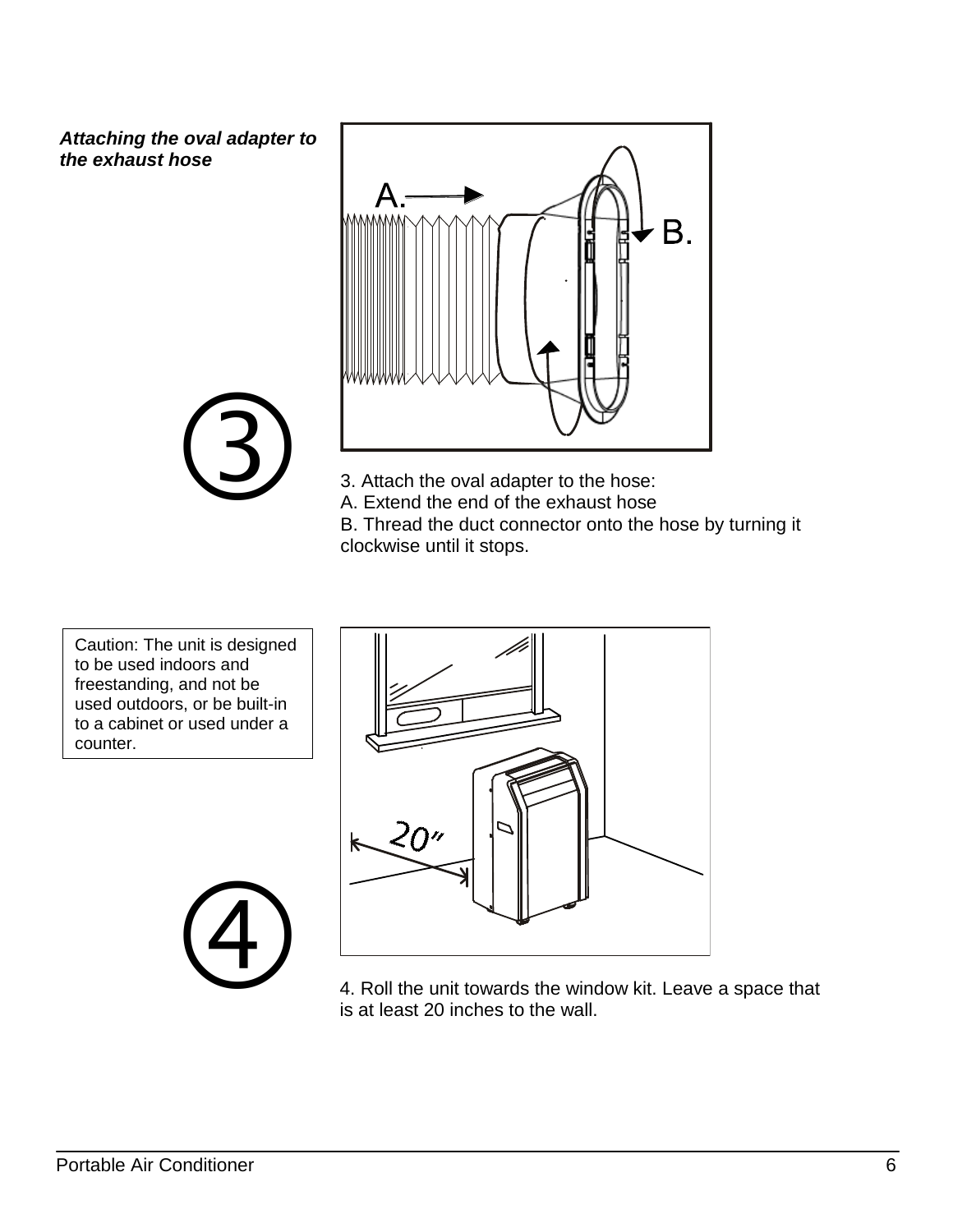<span id="page-9-0"></span>*Connecting the exhaust hose to the unit*



5. Align the slots on the hose connector to the tabs and snap into the back of the unit.

<span id="page-9-1"></span>*Connecting the oval adapter to the window kit*

 $\bigodot$ 

 $\circled{6}$ 



6. Push the oval adapter through the window kit hole until it snaps in place.

After you have installed the exhaust hose and window kit, you can plug in your portable air conditioner and start using it.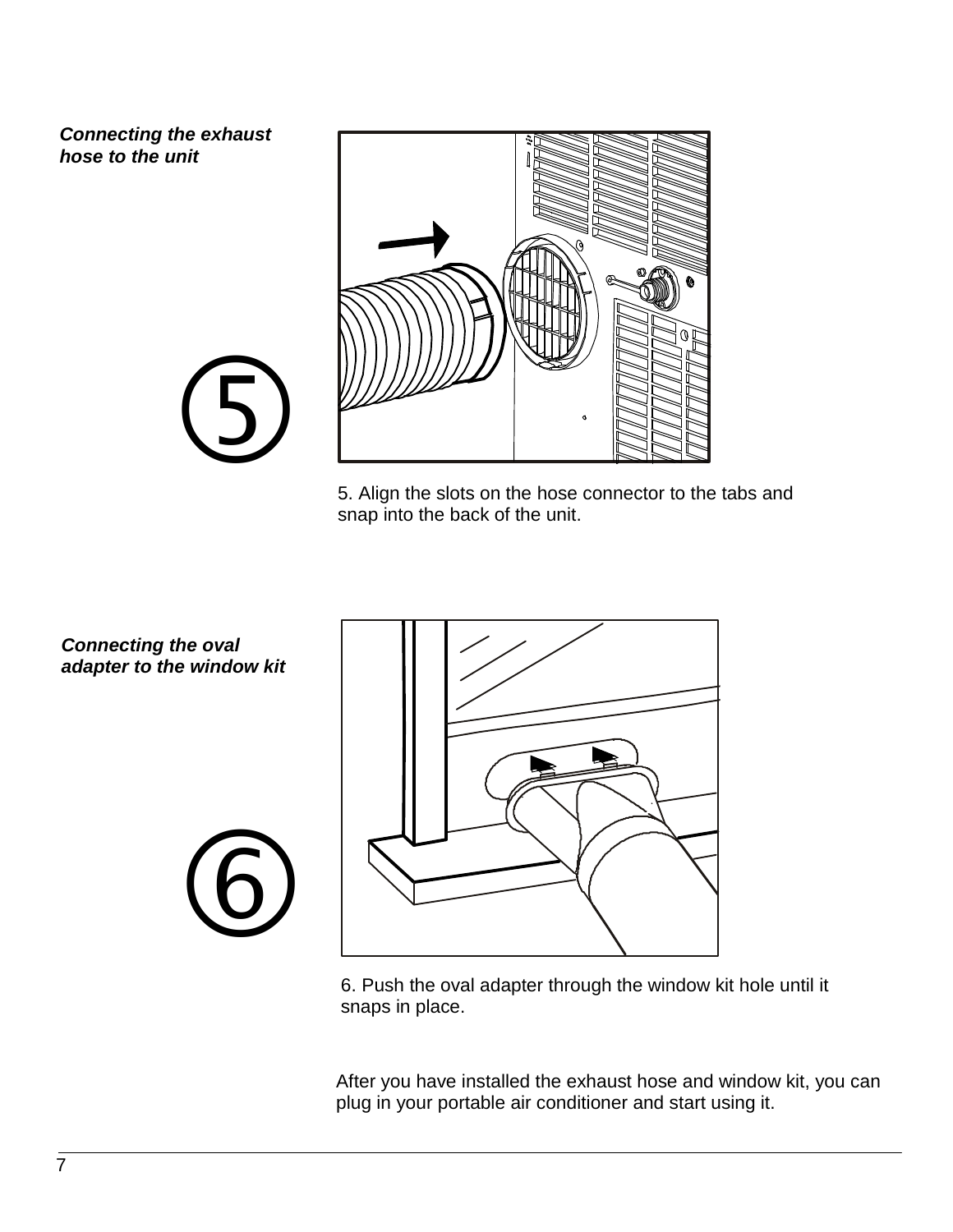<span id="page-10-0"></span>*Notes about the Exhaust hose*

Your portable air conditioner is designed to exhaust condensate water that is collected from the air. This water, in either gaseous or droplet form, will be expelled out the exhaust port of the unit. Please take this into account when deciding how to vent it.

1. The exhaust hose supplied with the portable air conditioner can be extended up to approximately 48 inches; however for maximum efficiency, use the shortest length possible.

2. Try to prevent any kinks or bends in the exhaust hose. Kinks or bends may trap exhaust air which can radiate heat into the room or potentially cause the portable air conditioner to overheat and shut itself off.

3. The exhaust hose supplied with the portable air conditioner has been specifically designed for this air conditioner. Do not lengthen the hose by adding additional hoses or attachments. Do not replace it with any other hose.



**Warning**: Longer hoses are not recommended.

#### **The exhaust hose must be installed or removed in accordance with the usage modes:**

**A:** You must install the exhaust hose if the unit is in Cooling Mode.

**B:** You must remove the exhaust hose if the unit is in Fan Mode or Dehumidify mode.

**Note:** the exhaust hose may be compressed or extended according to your installation requirements; however, it is recommended to keep the exhaust hose length at a minimum.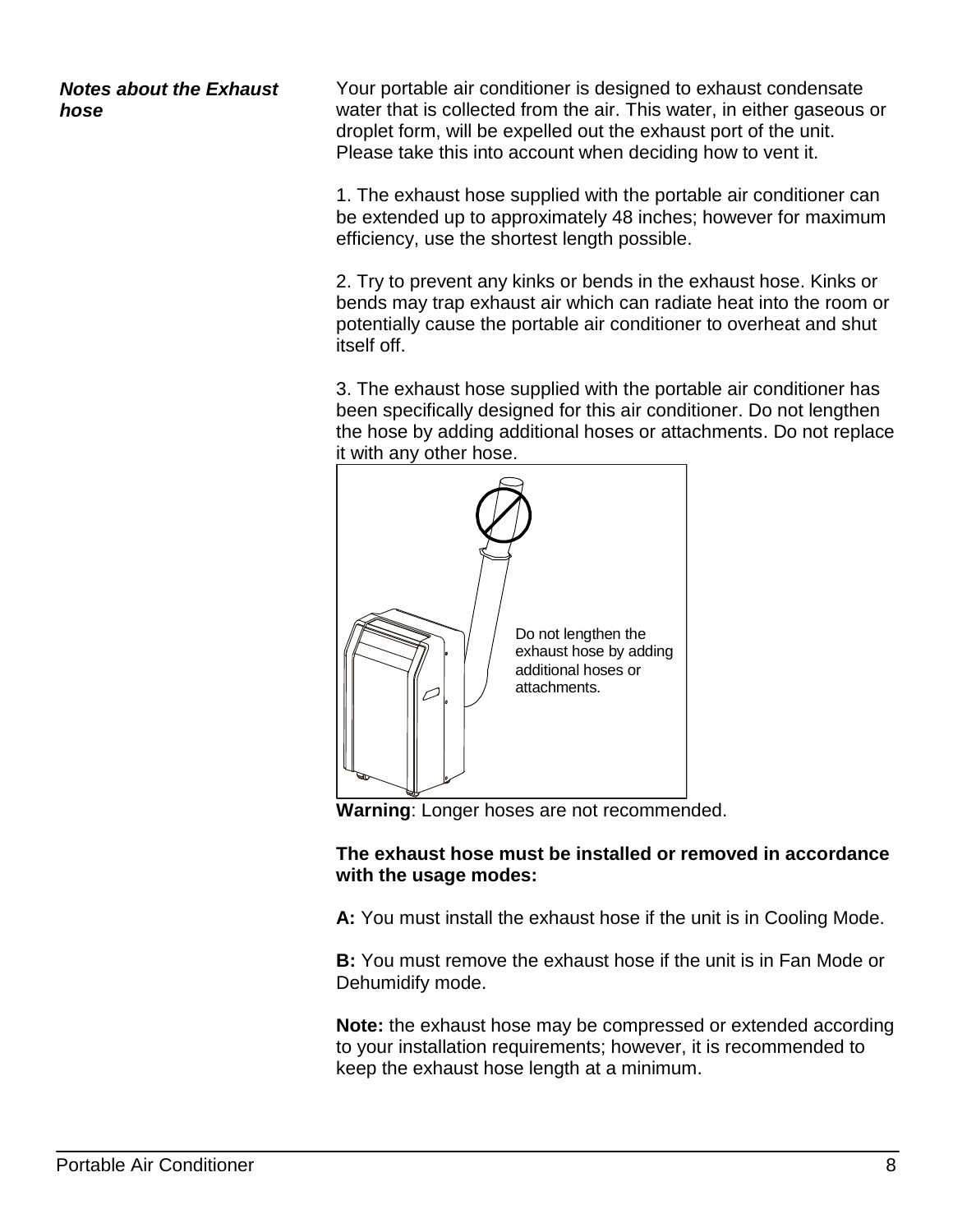## <span id="page-11-0"></span>**Draining the Unit**

The unit will need to be drained if set to dehumidify mode. When the portable air conditioner is in cooling mode, it will remove moisture from the air. The condensed water from the air will be collected in an internal reservoir and will be evaporated and exhausted out of the exhaust hose. However, in very humid conditions, the internal reservoir may fill completely. This causes the air conditioner to turn off to avoid overflowing the internal reservoir. The unit will beep 8 times and the LCD will show a "P1" error code on the Control Panel if the reservoir is full of water. The fan motor will continue to run, but the air conditioner/ dehumidifier will stop running.

## <span id="page-11-1"></span>*Direct drainage*

For continuous use you can connect a drain hose to the upper drain port of the portable air conditioner.



1. Remove the rubber drain plug from the upper drain port.

2. Connect a drain hose to the upper drain port. (Some models may have a threaded valve for a garden hose. You may need to purchase an adapter.) The portable air conditioner will now drain through the drain hose. Please note that this unit has no drain pump; all water will drain with gravity only, i.e., only "downhill."

## <span id="page-11-2"></span>*Manual Drain*

You may need to manually drain the unit if your unit stops running and displays a "P1" error.

1. Roll the unit to a location suitable for draining.

2. Remove the lower drain plug and allow the unit to drain completely.



3. Insert the lower drain plug to the lower drain port and restart the unit.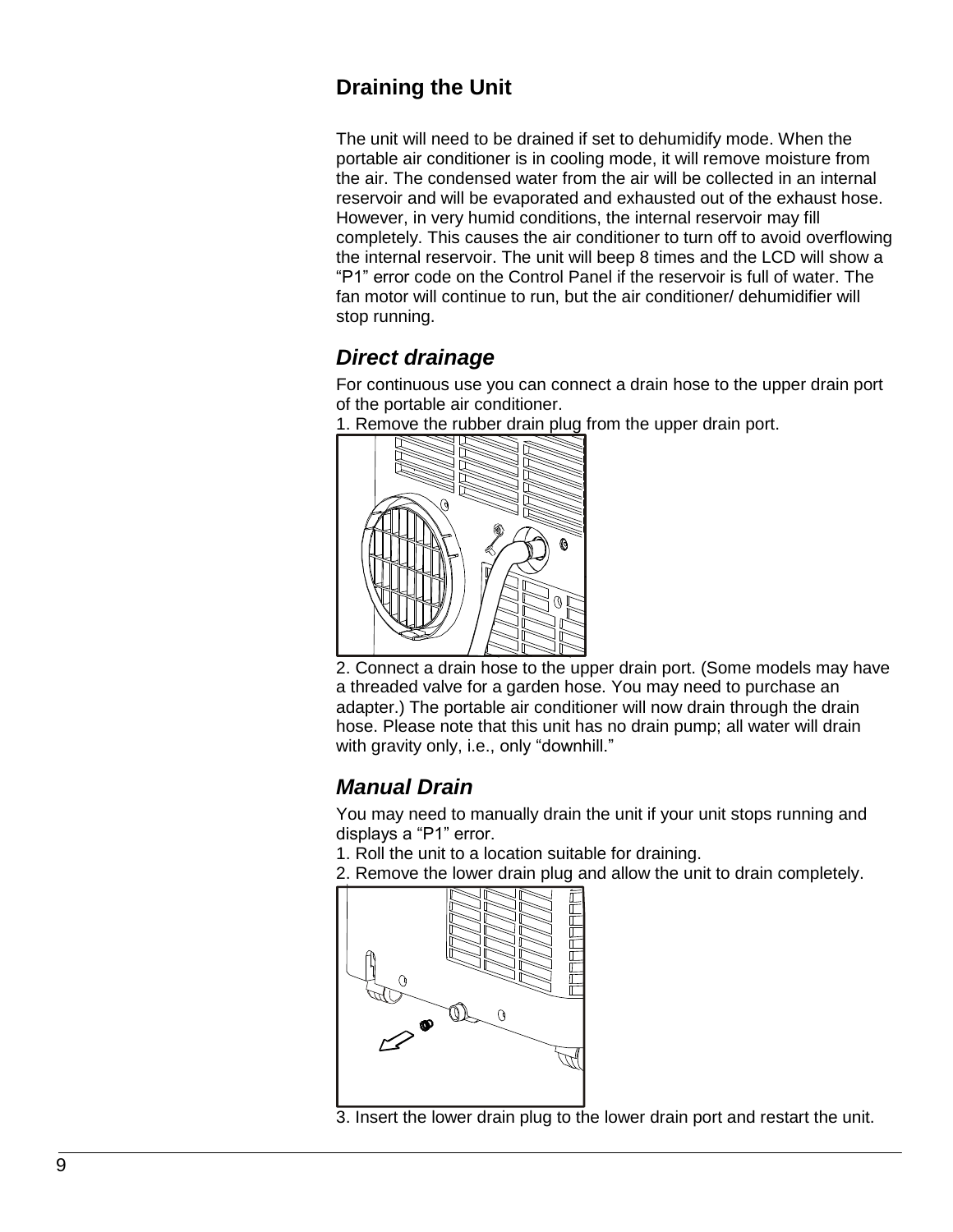## <span id="page-12-0"></span>**Control Panel Overview**



| <b>Button</b>        | <b>Function</b>                                                                                                                   |
|----------------------|-----------------------------------------------------------------------------------------------------------------------------------|
| Power                | Powers the unit on or off.                                                                                                        |
| Mode                 | Changes between auto, cool, dehumidify and<br>fan modes. The indicator light will turn on next<br>to the mode you set.            |
| Fan                  | Sets the fan speed. The High, Medium, or Low<br>indicator light will turn on next to the fan speed<br>you set.                    |
| Timer $\circledcirc$ | Used to enable the timer. The Timer On or<br>Timer Off indicator light will be lit depending on<br>what timer mode you are using. |
| Swing                | Sets the louvers to swing automatically                                                                                           |
| Sleep                | Enables the sleep function.                                                                                                       |
| <b>↑ (Up)</b>        | Increases the set temperature or the time<br>when the Timer button is enabled.                                                    |
| $\psi$ (Down)        | Decreases the set temperature or time when<br>the Timer button is enabled.                                                        |

| <b>Indicator</b>   | <b>Function</b>                                                                                                                                                |
|--------------------|----------------------------------------------------------------------------------------------------------------------------------------------------------------|
| <b>LED Display</b> | The LED can display the ambient temperature<br>in Fan and Dehumidify Mode, set temperature<br>in Cool Mode, and the number of hours when<br>setting the timer. |

| I Infrared | Receiver for the remote control. |
|------------|----------------------------------|
| ∣ Sensor   |                                  |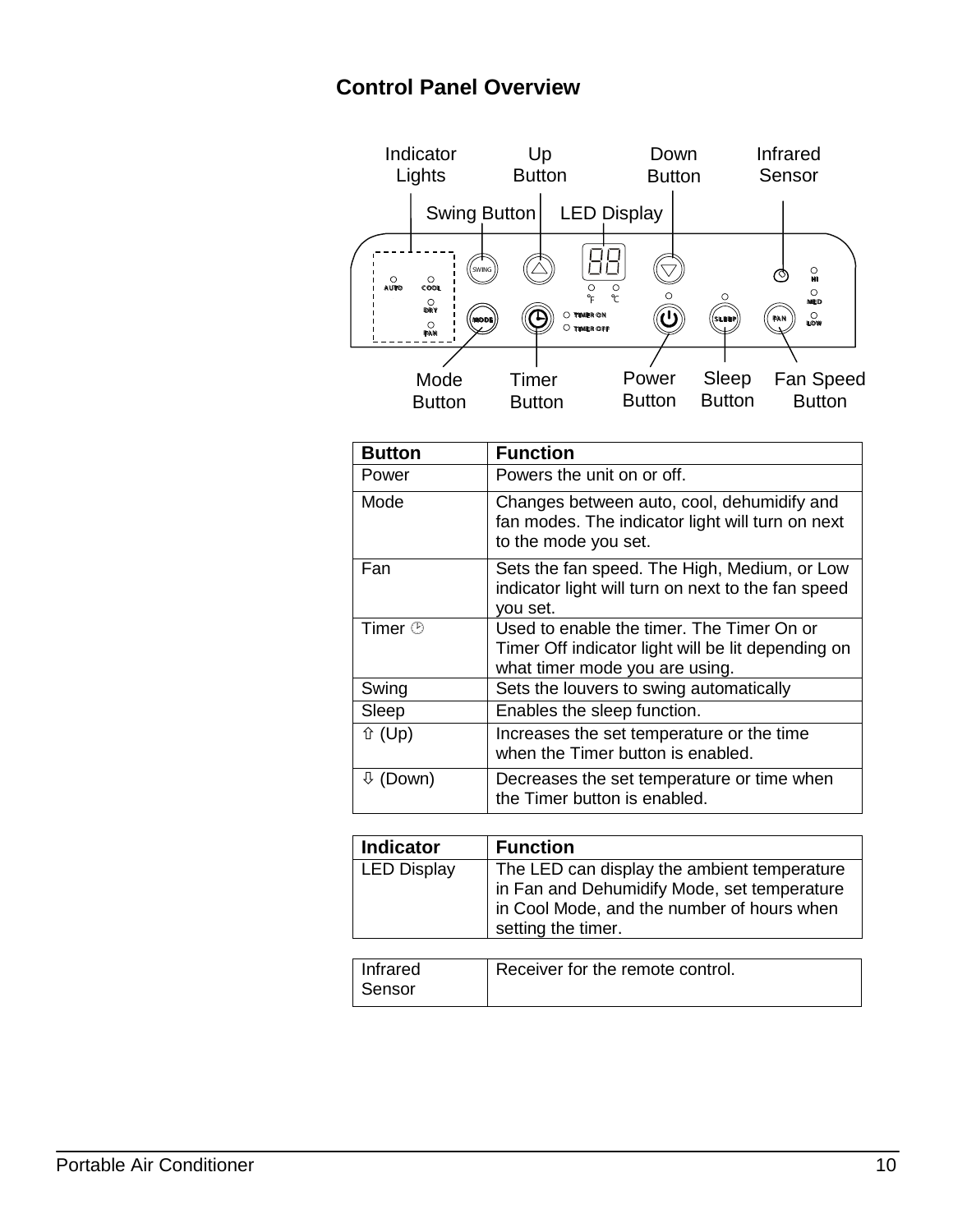<span id="page-13-6"></span><span id="page-13-5"></span><span id="page-13-4"></span><span id="page-13-3"></span><span id="page-13-2"></span><span id="page-13-1"></span><span id="page-13-0"></span>

|                                                                                    | <b>Operating the Control Panel</b>                                                                                                                                                                                                                                                                                                                                                                                                                                   |  |
|------------------------------------------------------------------------------------|----------------------------------------------------------------------------------------------------------------------------------------------------------------------------------------------------------------------------------------------------------------------------------------------------------------------------------------------------------------------------------------------------------------------------------------------------------------------|--|
| <b>Power</b>                                                                       | Use the Power button to turn the portable air conditioner on and off.                                                                                                                                                                                                                                                                                                                                                                                                |  |
|                                                                                    | <b>Auto-Restart:</b> If power to the unit is interrupted, the air conditioner will restart<br>itself in its last used mode/settings once power is restored. The compressor will<br>restart after 3 minutes.                                                                                                                                                                                                                                                          |  |
| <b>Cooling Mode</b>                                                                | Cooling mode cools and dehumidifies the air. If the ambient temperature drops<br>below the temperature you selected, the compressor turns off and the unit<br>functions with the fan only. When the temperature rises above the temperature<br>you selected, the compressor turns on again.<br>Whether your desired temperature can actually be reached depends on the<br>ambient conditions. The room temperature remaining above the set temperature<br>is normal. |  |
|                                                                                    | To operate the unit in cooling mode:<br>1) Make sure the power cord is plugged into a power outlet.                                                                                                                                                                                                                                                                                                                                                                  |  |
| NOTE: The exhaust hose<br>must be used in Cooling<br>mode in order to cool a room. | 2) Press the Power button.<br>3) Press the Mode button until the LED indicator next to "Cool" lights up.<br>4) Select the fan speed by using the Fan button.<br>5) Set the thermostat by using the Up and Down buttons. The thermostat is<br>adjustable between 62°F - 88°F in two degree increments.                                                                                                                                                                |  |
| <b>Dehumidifying Mode</b>                                                          | During the Dehumidifying mode, the unit will condense water out of the air and<br>accumulate the water in the reservoir. In this mode, you will not be able to select<br>a different fan speed or adjust the temperature. The fan motor operates at Low<br>speed.                                                                                                                                                                                                    |  |
|                                                                                    | To operate the unit in dehumidifying mode:<br>1) Make sure the power cord is plugged into a power outlet.<br>2) Remove the exhaust hose from the back of the unit.<br>3) Press the Power button.<br>4) Press the Mode button until the LED indicator next to "Dry" lights up.                                                                                                                                                                                        |  |
| dehumidification performance.                                                      | NOTES: While in Dehumidifying mode, you must manually drain the water from the unit. Additionally, the<br>ambient temperature in the room will probably rise by a few degrees. You will not be able to change the<br>thermostat temperature while in Dehumidifying Mode. Keep windows and doors closed for the best                                                                                                                                                  |  |
| <b>Automatic Mode</b>                                                              | When the portable air conditioner is set to auto mode, it will automatically select<br>cooling or fan only operation depending on what temperature you have selected<br>and what the room temperature is near the unit. You cannot change the fan<br>speed.                                                                                                                                                                                                          |  |
|                                                                                    | To operate the unit in Auto mode:<br>1. Make sure the unit is powered on. Press the Mode button until the LED<br>indicator next to "Auto" lights up.                                                                                                                                                                                                                                                                                                                 |  |
| <b>Fan Only Mode</b>                                                               | Fan Only mode is used to circulate the air in your room. No temperature<br>setting is needed.                                                                                                                                                                                                                                                                                                                                                                        |  |
| NOTE: Fan Only mode<br>requires that the exhaust<br>hose be removed.               | To operate the unit in Fan Only mode:<br>1) Plug in the unit to a power outlet and press the Power Button.<br>2) Press the Mode button until the LED indicator next to "Fan" lights up.<br>3) Press the Fan button to select the fan speed. You can choose between<br>High, Medium and Low. The LED indicator next to the speed will light up.                                                                                                                       |  |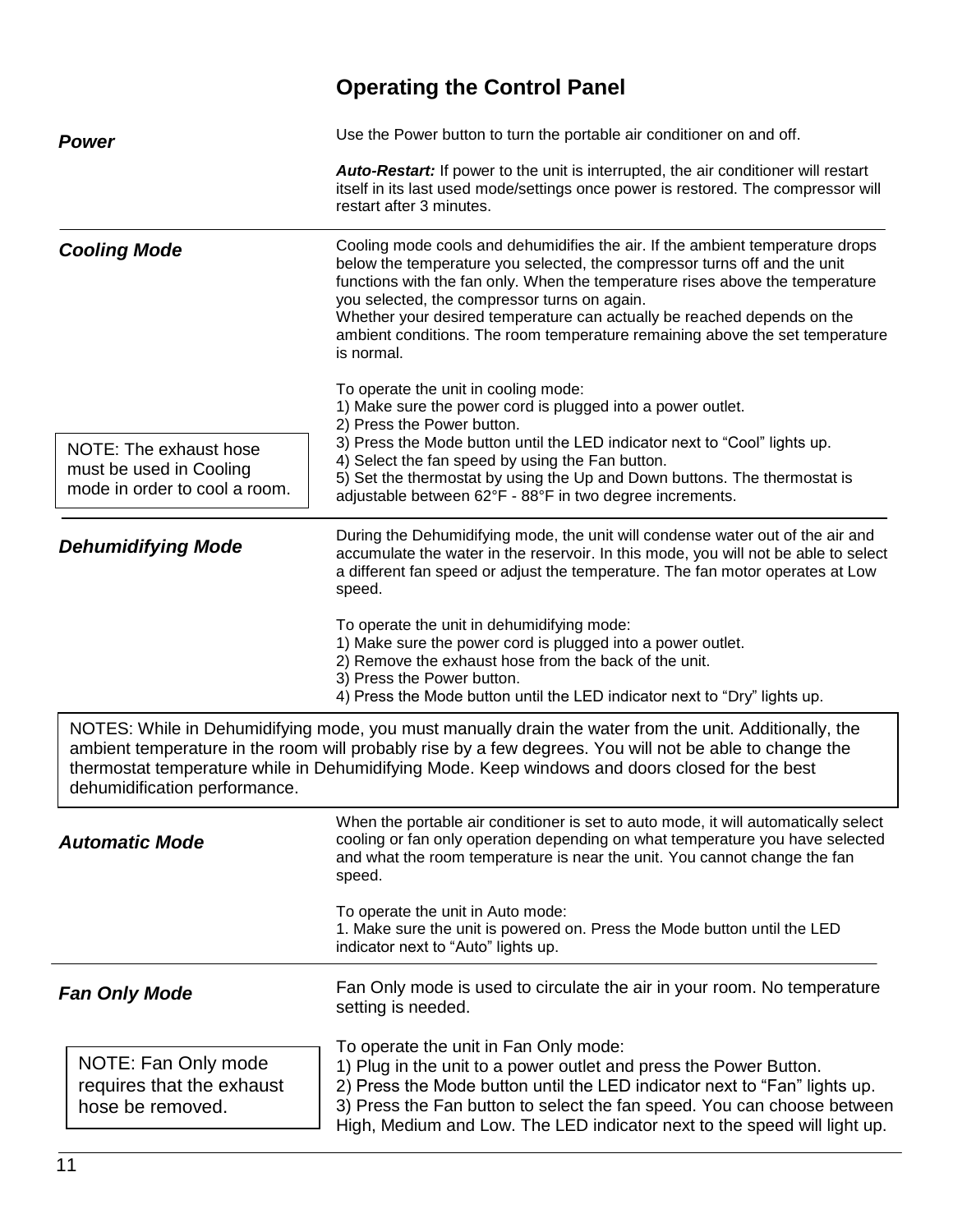<span id="page-14-7"></span><span id="page-14-6"></span><span id="page-14-5"></span><span id="page-14-4"></span><span id="page-14-3"></span><span id="page-14-2"></span><span id="page-14-1"></span><span id="page-14-0"></span>

| <b>Fan Button</b>                                            | The Fan button is used to change the fan speed between High Medium,<br>Low and Auto while in Cooling and Fan Only modes.                                                                                                                                                                                                                                                                                                                                                                                                                               |  |
|--------------------------------------------------------------|--------------------------------------------------------------------------------------------------------------------------------------------------------------------------------------------------------------------------------------------------------------------------------------------------------------------------------------------------------------------------------------------------------------------------------------------------------------------------------------------------------------------------------------------------------|--|
|                                                              | Press the Fan button to select the fan speed. The LED indicator light next<br>to the High, Medium, or Low will light up. The Automatic Fan speed<br>setting does not have a light.                                                                                                                                                                                                                                                                                                                                                                     |  |
| <b>Timer Button</b>                                          | The timer can be used to either turn the unit on or off after a number of<br>elapsed hours. The timer is adjustable between 1-10 hours in half-hour<br>increments and from 10-24 hours in one hour increments.                                                                                                                                                                                                                                                                                                                                         |  |
|                                                              | How to set the unit to automatically turn on:<br>1) Press the Timer button while the unit is powered off. The Timer On indicator<br>LED will light up.<br>2) Use the Up and Down buttons to set the time (displayed in hours). The unit will<br>count down the time remaining. After the selected time passes, the unit will<br>automatically turn on.                                                                                                                                                                                                 |  |
|                                                              | How to set the unit to automatically turn off:                                                                                                                                                                                                                                                                                                                                                                                                                                                                                                         |  |
| NOTE: To cancel the                                          | 1) Press the Timer button while the unit is powered on. The Timer Off indicator<br>LED will light up.                                                                                                                                                                                                                                                                                                                                                                                                                                                  |  |
| timer, press the Power<br>button or set the timer to<br>0.0. | 2) Use the Up and Down buttons to set the time (displayed in hours). The unit will<br>automatically count down and turn off after the selected time elapses.                                                                                                                                                                                                                                                                                                                                                                                           |  |
|                                                              | Note: If the unit displays an E1 or E2 error code, the timer is cancelled.                                                                                                                                                                                                                                                                                                                                                                                                                                                                             |  |
| <b>LED Display</b>                                           | The LED Display will show the set temperature by default. It will show the room<br>temperature while in Dehumidify and Fan Only modes. You can switch between<br>Fahrenheit and Celsius by holding both the Up and Down Buttons simultaneously<br>for 5 seconds. If you enabled the Timer, the LCD Display will show the hour(s)<br>set.                                                                                                                                                                                                               |  |
|                                                              | <b>Error Codes</b>                                                                                                                                                                                                                                                                                                                                                                                                                                                                                                                                     |  |
|                                                              | The display may show the following error codes:<br>E1 - Room temperature sensor error.<br><b>E2</b> – Evaporator temperature sensor error.<br><b>E4</b> – Display panel communication error.<br>If the unit displays the error codes E1, E2, or E4, power the unit off, and then<br>unplug the unit for 15 minutes. Plug in and power on. If the issue persists, please<br>contact customer service.<br><b>P1</b> – Bottom reservoir is full.<br>If the unit displays a P1 error code, drain the unit by following the "Draining the<br>Unit" section. |  |
| <b>Swing Button</b>                                          | The Swing Button is used to adjust the louver swing to the desired angle. The<br>louver swings up to an angle of 6 degrees for each press of the button. Hold the<br>swing button for more than 2 seconds to initiate the auto swing features.<br>(Applicable to models with Swing feature only).                                                                                                                                                                                                                                                      |  |
| <b>Sleep Button</b>                                          | The Sleep Button is used to enable the Sleep mode. During the Sleep mode, the<br>set temperature will increase by 2 degrees after 30 minutes, then it will increase<br>by another 2 degrees after an additional 30 minutes and maintain this<br>temperature for 7 hours before it returns to the original temperature and ends the<br>Sleep mode. The Sleep mode is not available in Dehumidify and Fan Only<br>modes.                                                                                                                                 |  |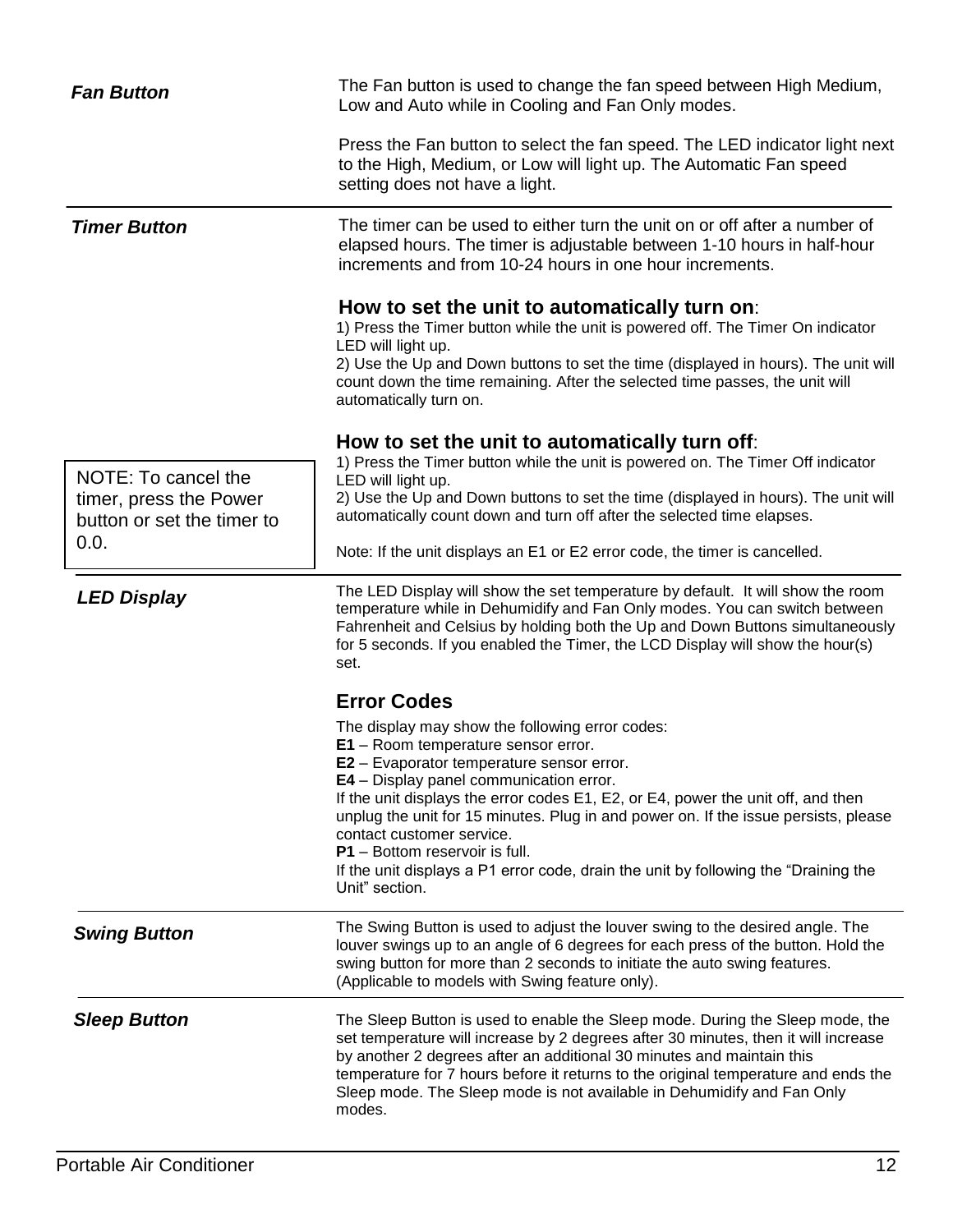#### <span id="page-15-0"></span>**Using the Remote Control**

The remote control can be used instead of the control panel to remotely operate your portable air conditioner. The functions on the remote are the same as on the control panel.



#### <span id="page-15-1"></span>*Installing the batteries*



- 1) Remove the cover on the back of the remote control.
- 2) Insert the batteries with the (+) and (-) ends pointing in the correct direction.
- 3) Slide the cover back on.

CAUTION: Use only AAA batteries. Remove the batteries if the remote control will not be used for one month or longer. Do not attempt to recharge batteries not designed to be recharged. All batteries should be replaced at the same time. Do not mix old and new batteries. Do not dispose of batteries in a fire as they may explode.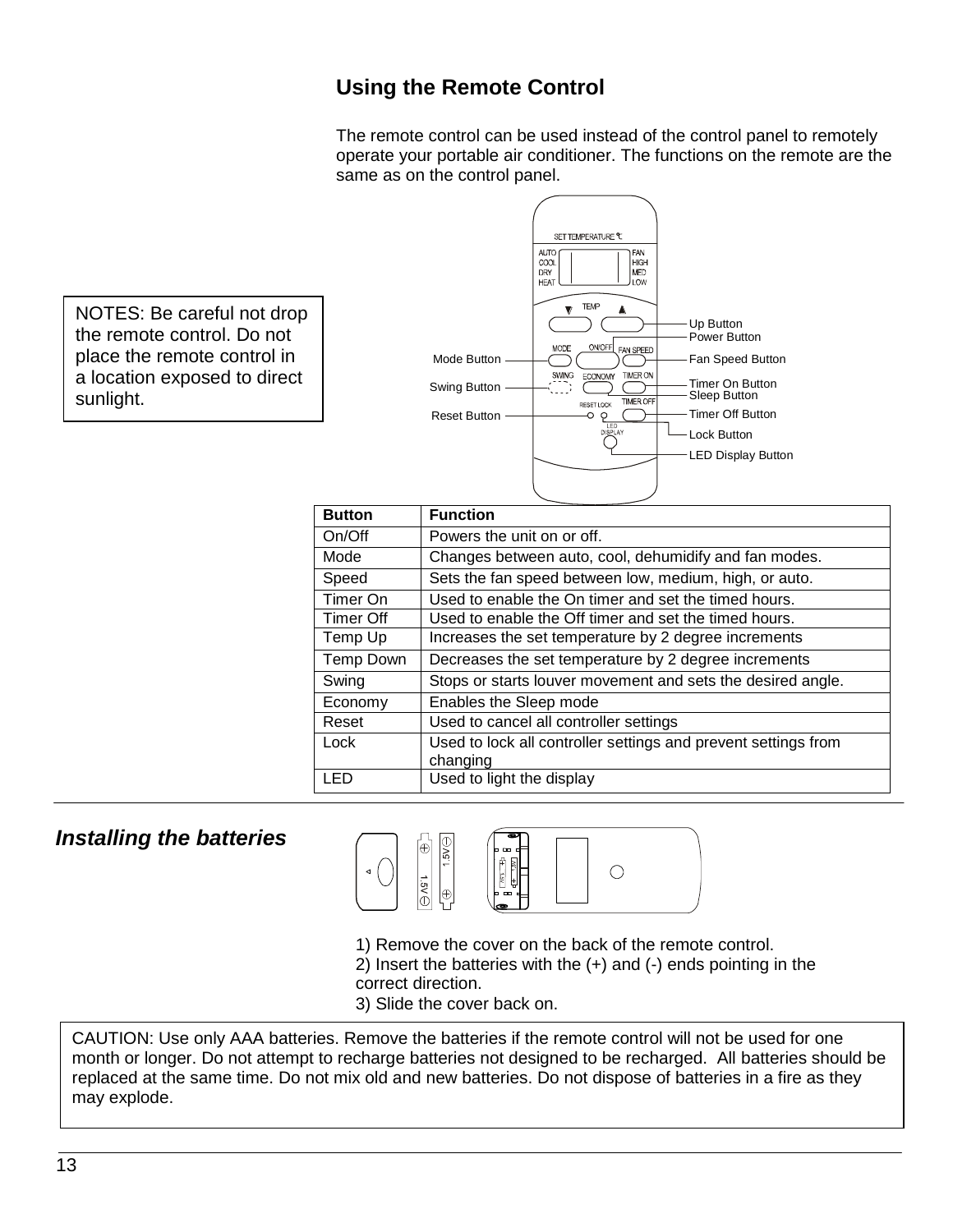#### <span id="page-16-0"></span>**Normal Sounds**

Your new portable air conditioner may make sounds that are not familiar to you. Most of the sounds that are made are normal. Hard surfaces like the floor, walls can make the sounds seem louder than they actually are. The following describes the kinds of sounds that might be new to you and what may be making them.

- The compressor may make a pulsating or high-pitched sound.
- Water running from the evaporator to the water bin may make a splashing sound.
- You may hear a gurgling sound due to the refrigerant flowing.
- You will hear fan noise from the exhaust and front vents.

## <span id="page-16-1"></span>**Energy Saving Guide**

Read and follow the guide below to get the best performance and efficiency from your portable air conditioner:

- Do not cover the air outlet (exhaust) while in use.
- Do not place the unit in front of curtains or drapes- to ensure they do not obstruct the air intake.
- Minimize the length of the exhaust hose.
- Make sure the exhaust hose is as straight as possible and avoid kinks or bends.
- Keep curtains, blinds or drapes closed during the sunniest part of the day and close all windows and doors.
- Use the timer to operate the unit before it is needed. For example, set the timer to turn on the unit in cooling mode for 3 or more hours to cool the room before you arrive. You may want to operate the unit all day if you live in a warmer climate.
- Minimize the heat sources (direct sunlight, computers, servers, people, etc.) in the room.
- Use the unit in a contained room. For example, a room with four walls and a ceiling, instead of a partitioned studio, or warehouse.
- Make sure the unit is on a level surface.
- Minimize the amount of humidity in the room. For example, run the unit as a dehumidifier.
- To prolong the compressor's life, please wait at least 3 minutes before turning the unit back on after shutting it off.
- Inspect and keep the pre-filters clean by cleaning regularly.
- Inspect and replace the activated carbon filters regularly.
- <span id="page-16-2"></span>Perform routine maintenance.

#### **Maintenance**

Clean the air conditioner and filters regularly to maximize performance and efficiency, and prolong the unit's life. Be sure to always unplug the air conditioner from the power outlet before cleaning. Follow the instructions on the next page to clean the portable air conditioner.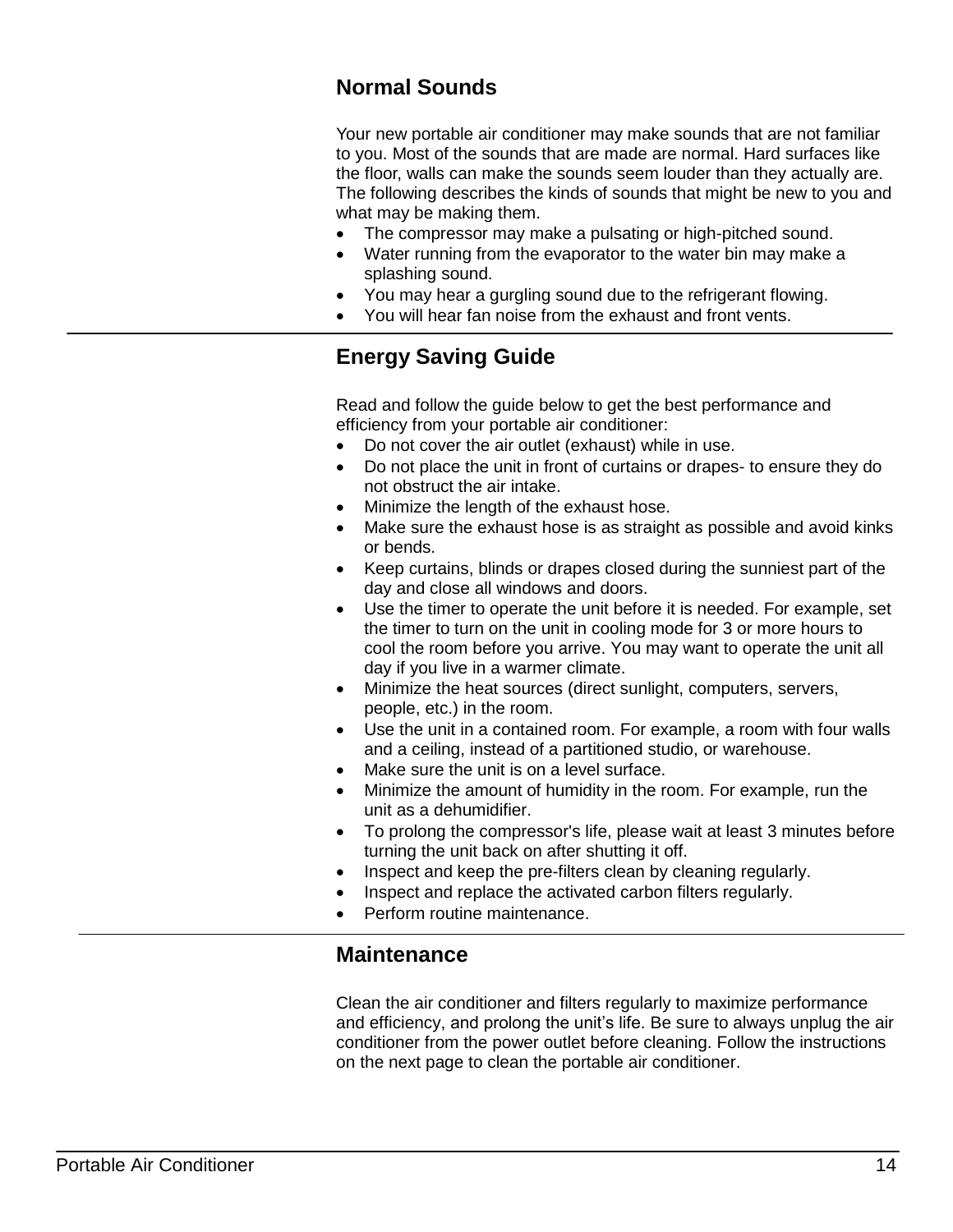<span id="page-17-2"></span><span id="page-17-1"></span><span id="page-17-0"></span>

| <b>Cleaning the unit</b>                                                                                                                                                                                                                                                                                                                                              | Use a soft dry cloth to wipe the body clean. If necessary, use lukewarm<br>water to dampen a cloth to clean the unit.<br>Use a soft bristle brush to clean between the vents.<br>Carefully use a vacuum cleaner to clean the condenser coils                                                                                                                                                          |  |  |
|-----------------------------------------------------------------------------------------------------------------------------------------------------------------------------------------------------------------------------------------------------------------------------------------------------------------------------------------------------------------------|-------------------------------------------------------------------------------------------------------------------------------------------------------------------------------------------------------------------------------------------------------------------------------------------------------------------------------------------------------------------------------------------------------|--|--|
|                                                                                                                                                                                                                                                                                                                                                                       | <b>WARNING:</b> Never use abrasive chemicals, volatile substances, gasoline,<br>detergents, chemically treated cloths, or other cleaning solvents that may<br>damage the cabinet exterior. Never spray water directly on the unit.                                                                                                                                                                    |  |  |
| <b>Cleaning the pre-filters</b>                                                                                                                                                                                                                                                                                                                                       | Clean the pre-filters periodically to prolong the unit's life, and keep<br>the unit running efficiently. Lint, dust, and dirt can clog the unit and<br>reduce its performance and effectiveness. If the unit is used in a<br>dusty environment you may need to clean it on a weekly basis.                                                                                                            |  |  |
|                                                                                                                                                                                                                                                                                                                                                                       | To clean the pre-filters, follow the steps below:                                                                                                                                                                                                                                                                                                                                                     |  |  |
|                                                                                                                                                                                                                                                                                                                                                                       | 1) Power off the unit and remove the pre-filters.                                                                                                                                                                                                                                                                                                                                                     |  |  |
| NOTE: The activated carbon<br>filter is not washable. You<br>should replace it every 2-3<br>months or as needed. Contact<br><b>EdgeStar retailers for</b><br>replacement filters.                                                                                                                                                                                     | 2) Remove the activated carbon filter from the top pre-filter, if<br>present.<br>3) Use a vacuum cleaner or tap the filter lightly to remove loose<br>dust and dirt, then rinse thoroughly under lukewarm running water<br>(below 104°F). You may use a mild soap and water solution if<br>needed. Allow the pre-filter to air dry in a cool and shaded place.<br>Dry thoroughly before reinstalling. |  |  |
|                                                                                                                                                                                                                                                                                                                                                                       | <b>Warning:</b> Never operate the unit without the filters.                                                                                                                                                                                                                                                                                                                                           |  |  |
| <b>Preparation for Storage</b>                                                                                                                                                                                                                                                                                                                                        | If you are not going to be using the unit for an extended period of<br>time, follow the instructions below before storing your unit:                                                                                                                                                                                                                                                                  |  |  |
| 1) Drain all the water from the unit's reservoir. Operate the unit in<br>fan mode for a few hours to thoroughly dry any moisture left on the<br>coils inside the unit.<br>2) Power off the unit, and clean or change the filters.<br>3) Unplug and carefully wind the power cord.<br>4) Remove the exhaust hose and duct connectors and keep them<br>in a safe place. |                                                                                                                                                                                                                                                                                                                                                                                                       |  |  |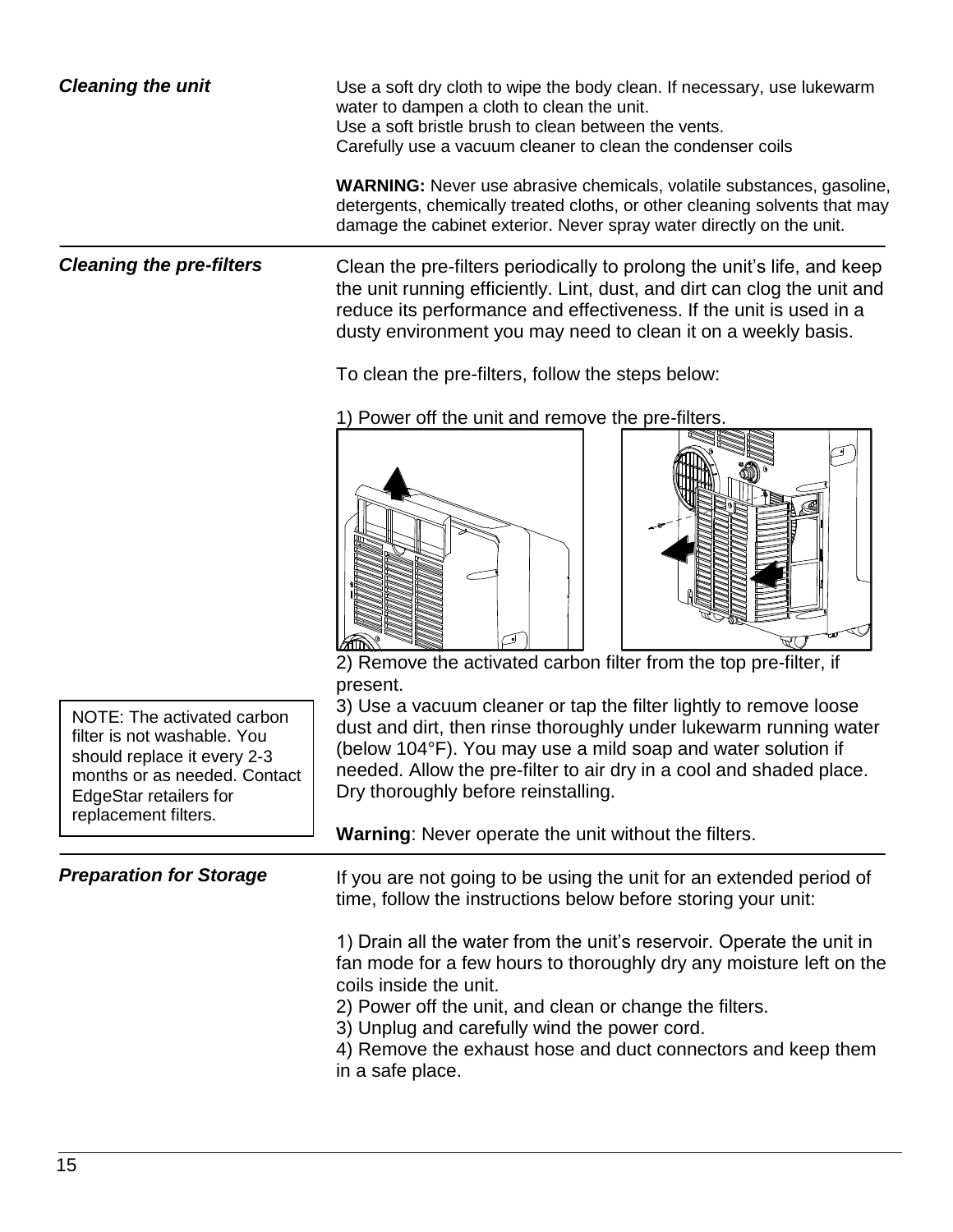## <span id="page-18-0"></span>**Troubleshooting**

Follow the troubleshooting guide below to resolve common issues.

| Issue                   | <b>Possible Cause</b>          | <b>Solution</b>                |
|-------------------------|--------------------------------|--------------------------------|
| My air conditioner is   | Unit is not receiving          | Make sure the unit is          |
| not functioning at all  | power                          | plugged in                     |
|                         | LCDI power cord is             | Press the Reset button         |
|                         | tripped                        | on the LCDI cord               |
|                         | Insufficient power             | Move the unit to               |
|                         |                                | another outlet. Check          |
|                         |                                | your circuit breaker.          |
|                         |                                | (Refer to the rating           |
|                         |                                | label on the back of           |
|                         |                                | the unit to determine          |
|                         |                                | the Amperage draw)             |
|                         | Water reservoir is full        | Drain the unit and             |
|                         | and P1 error code              | restart                        |
|                         | appears on the control         |                                |
|                         | panel                          |                                |
|                         | Control panel is               | If no indicator lights         |
|                         | disconnected                   | turn on, contact               |
|                         |                                | customer service               |
| My remote control       | <b>Batteries not installed</b> | Install new batteries          |
| does not work and the   | <b>Bad batteries</b>           | Replace the batteries          |
| indicator light on      | <b>Batteries installed</b>     | <b>Reinstall the batteries</b> |
| remote does not turn    | incorrectly                    | correctly                      |
| on                      | A defective remote             | Contact customer               |
|                         | control                        | service                        |
| My air conditioner is   | The unit is not level.         | Make sure the unit is          |
| making a loud noise     |                                | on a level surface             |
|                         | A foreign object has           | Remove the object              |
|                         | jammed the fan.                | from the fan                   |
|                         | The floor below the            | Move the unit to a             |
|                         | unit is uneven                 | level surface                  |
| My air conditioner is   | Unit may have been             | Shut off the unit. Let         |
| making a continuous     | shipped on its side            | the unit sit on a level        |
| metallic knocking or    |                                | surface for at least 24        |
| pinging sound           |                                | hours and restart.             |
|                         | Damaged compressor             | Contact customer               |
|                         |                                | service                        |
| My air conditioner is   | Drain plug is removed          | Attach the drain plug          |
| leaking                 | Cracked base pan               | Contact customer               |
|                         |                                | service                        |
| My air conditioner runs | The air conditioner            | Contact an electrician         |
| for a little while and  | may be plugged into            | if the unit works in a         |
| then it trips the power | an outlet that can not         | different room or circuit      |
| cord or the circuit     | supply the correct             |                                |
| breaker                 | amount of current              |                                |
| The control panel       | Unit may have a faulty         | Contact customer               |
| lights blink randomly   | control panel                  | service                        |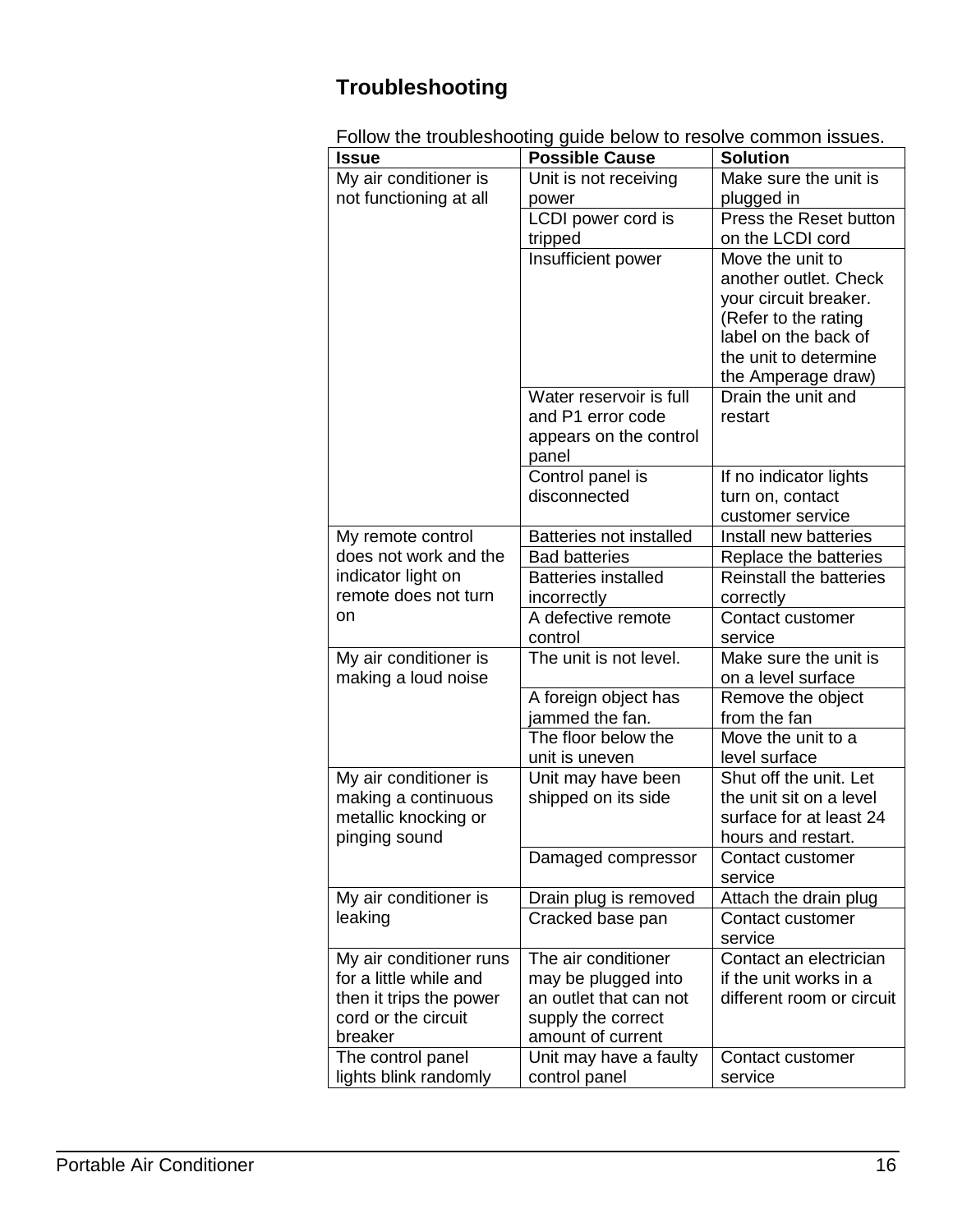## <span id="page-19-0"></span>*Troubleshooting continued*

|                                | <b>Issue</b>          | <b>Possible Cause</b>        | <b>Solution</b>                                  |
|--------------------------------|-----------------------|------------------------------|--------------------------------------------------|
|                                | My air conditioner is | Unit is not operating in     | Set the unit to be in                            |
|                                | not cooling at all    | cooling mode                 | cooling mode, and                                |
|                                |                       |                              | lower the set                                    |
|                                |                       |                              | temperature (pg. 11)                             |
|                                |                       | The compressor is not        | The compressor may                               |
|                                |                       | on                           | take up to 3 minutes to                          |
|                                |                       |                              | turn on, or longer if it is                      |
|                                |                       |                              | too warm                                         |
|                                |                       | The ambient                  | Lower the room                                   |
|                                |                       | temperature is too high      | temperature to be                                |
|                                |                       |                              | below 90°F degrees                               |
| NOTE: If the ambient           |                       | The filter may be dusty      | Clean the filters.                               |
| temperature is above 90°F      |                       | or blocked                   | (pg. 15)                                         |
| the unit may not blow cold     |                       | Blocked exhaust port         | Remove any<br>obstructions in the                |
| air.                           |                       |                              |                                                  |
|                                | My air conditioner    | The unit is not vented       | exhaust hose and port<br>The unit must be        |
|                                | blows cold air, but   |                              | vented. $(pg. 4)$                                |
|                                | does not lower the    | The area of the room         | Minimize the size of                             |
|                                | room temperature      | is too large                 | the area to be cooled,                           |
|                                |                       |                              | i.e. adding a drop                               |
|                                |                       |                              | ceiling. Use more than                           |
|                                |                       |                              | one unit to cool the                             |
|                                |                       |                              | area, or use a larger                            |
|                                |                       |                              | unit                                             |
| TIP: Run the unit before it is |                       | Open windows and             | Close any open doors                             |
| needed. For example, run       |                       | doors                        | and windows                                      |
| the unit in the morning        |                       | Too many heat                | Remove or shut off                               |
| before the area gets hot,      |                       | sources                      | additional heat                                  |
| and continue to run the unit   |                       |                              | sources such as radio                            |
| all day long in order to       |                       |                              | equipment, servers,                              |
| maintain a low temperature.    |                       |                              | etc.                                             |
|                                |                       | The room/garage may          | Properly insulate the<br>room to be cooled, i.e. |
|                                |                       | be inadequately<br>insulated | using fiberglass                                 |
|                                |                       | The ambient                  | The unit may not work                            |
|                                |                       | temperature is too high      | if the room                                      |
|                                |                       |                              | temperature is above                             |
|                                |                       |                              | $90^{\circ}$ F                                   |
|                                |                       | Direct sunlight is           | Close curtains or pull                           |
|                                |                       | heating the room             | down blinds, and                                 |
|                                |                       |                              | minimize the direct                              |
|                                |                       |                              | sunlight into the room                           |
|                                |                       | The filter may be dusty      | Clean the filter and                             |
|                                |                       | or blocked                   | replace it if needed                             |
|                                |                       | Dirty condenser coils        | Carefully vacuum the                             |
|                                |                       |                              | coils clean                                      |
|                                |                       | Obstructed air intake        | Remove anything                                  |
|                                |                       | or exhaust ports             | blocking the ports                               |
|                                | My unit displays an   | Sensor error or water        | Read "Error Codes"                               |
|                                | <b>Error Code</b>     | reservoir is full            | section. (pg. 12)                                |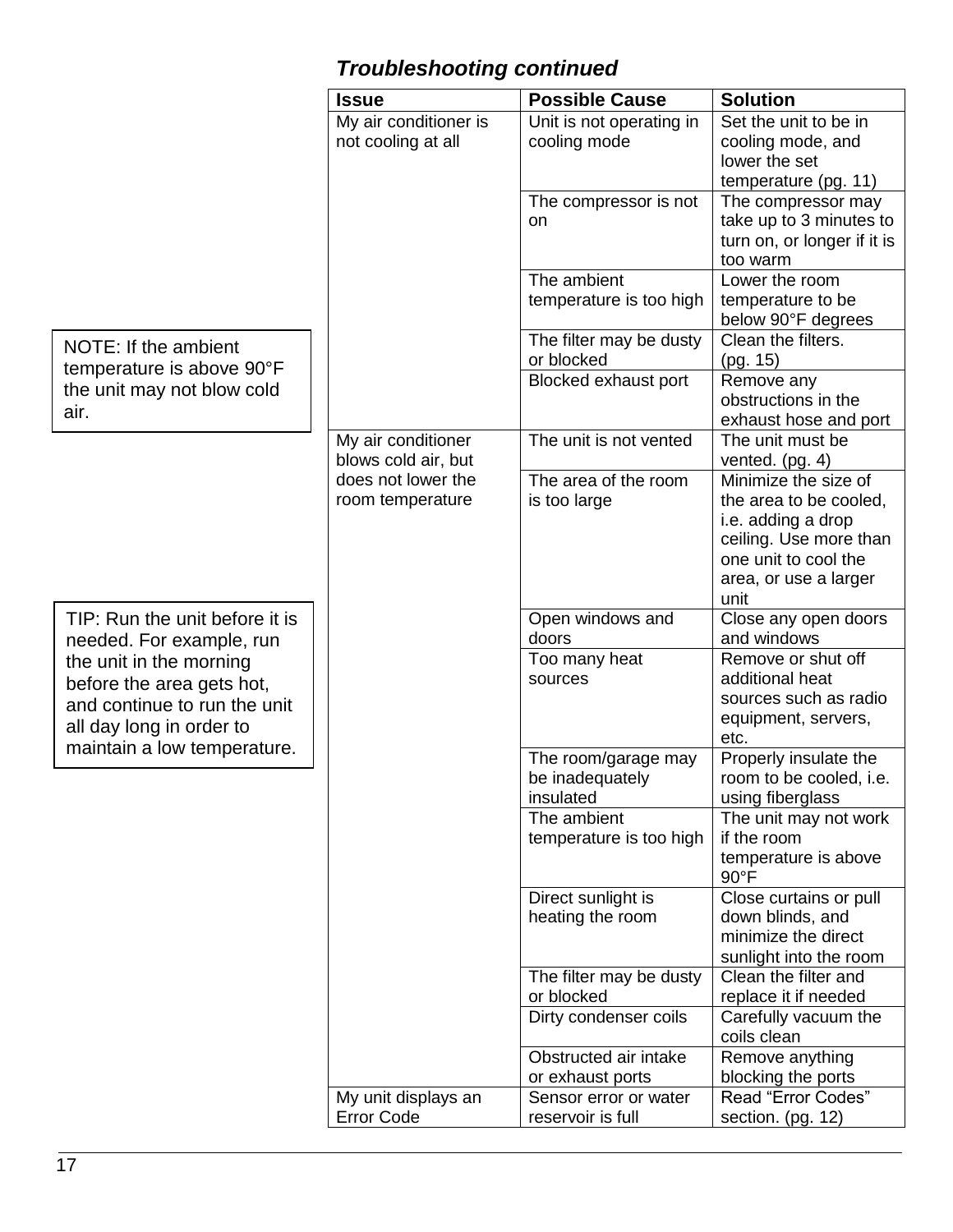## <span id="page-20-0"></span>**Specifications**

| <b>Description of</b><br>product:  |                                                              | Portable Air Conditioner   Portable Air Conditioner |
|------------------------------------|--------------------------------------------------------------|-----------------------------------------------------|
| <b>Model:</b>                      | <b>PAC801W</b>                                               | PAC1401W                                            |
| <b>Voltage/Frequency:</b>          | AC 115V~60Hz                                                 | AC 115V~60Hz                                        |
| <b>Input Power:</b>                | 940W                                                         | 1480W                                               |
| <b>Current:</b>                    | 8.2A                                                         | 13.1                                                |
| Color:                             | White and Gray                                               | White and Gray                                      |
| <b>Coolant:</b>                    | <b>R410A</b>                                                 | <b>R410A</b>                                        |
| Timer:                             | 24 Hour                                                      | 24 Hour                                             |
| <b>Dimensions</b><br><b>WxHxD:</b> | 16 $\frac{3}{4}$ " x 27 $\frac{3}{4}$ " x 14 $\frac{1}{4}$ " | 19" x 32" x 16"                                     |
| Weight:                            | 65 lbs                                                       | 75 lbs                                              |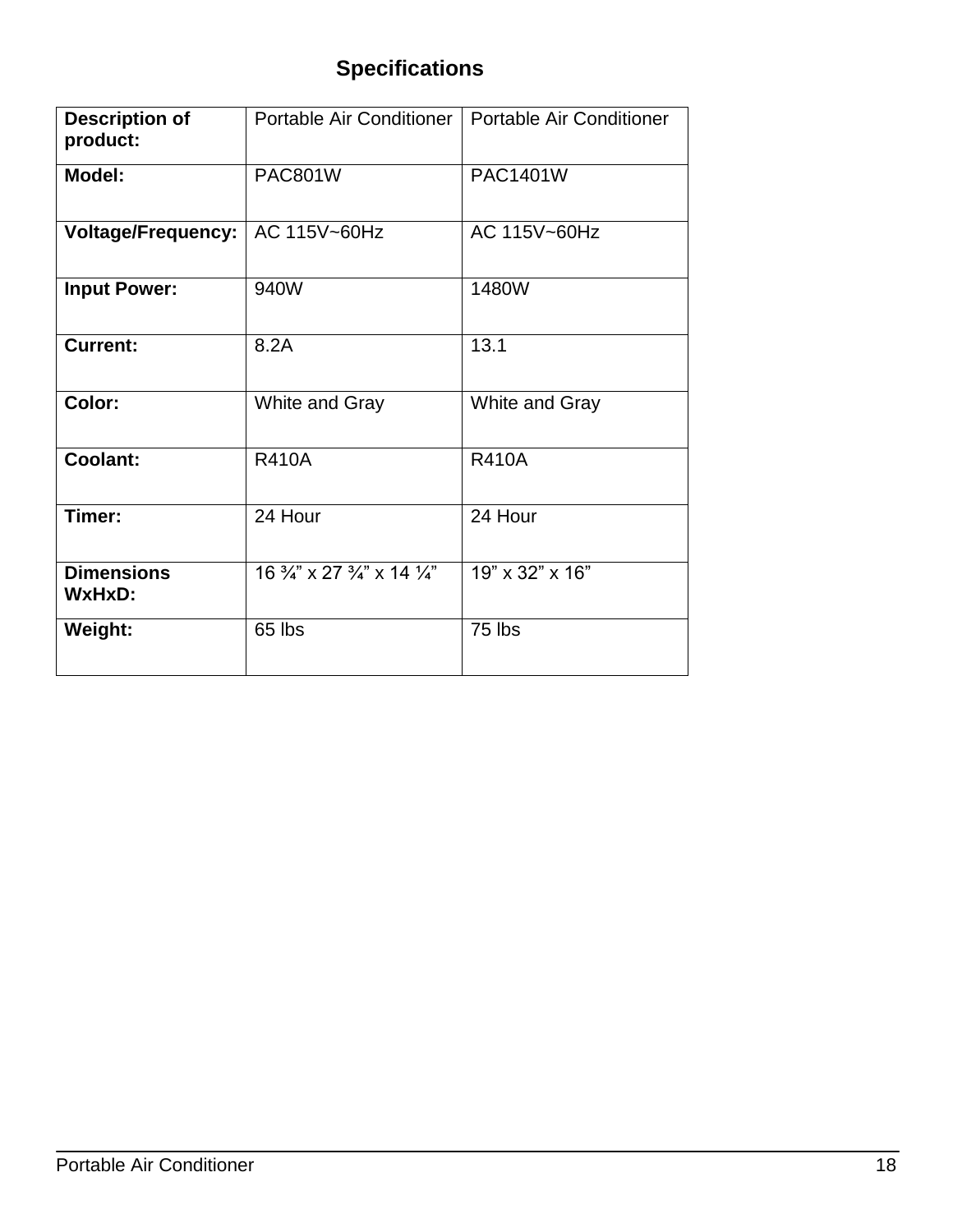# EDGESTAR<sup>®</sup> Product Warranty

| <b>Warranty Period</b>                    | Edgestar will be responsible for:                                                                                                      | Consumer will be responsible for:       |
|-------------------------------------------|----------------------------------------------------------------------------------------------------------------------------------------|-----------------------------------------|
| 1st year                                  | All costs for repairing or replacing parts and/or unit which proves to<br>be defective. All transportation costs in the first 90 days. | All transportation costs after 90 days. |
| Limited 2nd-3rd year<br>(compressor only) | Repairing or replacing any compressor which proves to be<br>defective. (Labor not included)                                            | Labor and all transportation costs.     |

**This product is warranted by EdgeStar and is subject to any conditions set forth as follows:**

#### **WHAT IS COVERED:**

**One Year Parts and Labor:** For one year from the date of original retail purchase, EdgeStar will repair or replace any part free of charge including labor that fails due to a defect in materials or workmanship. EdgeStar will be responsible for all transportation costs for the first 90 days from original purchase date, after 90 days the consumer will be responsible. Labor will be performed free of charge at an authorized EdgeStar repair facility and EdgeStar will supply new, rebuilt, or refurbished parts free of charge. EdgeStar may request a defective part be returned in exchange for the replacement part. After the 12 month period, EdgeStar will no longer be responsible for labor charges incurred or replacement parts. All defective products and parts covered by this warranty will be repaired or replaced on a mail-in basis to an EdgeStar authorized repair facility.

**Three Year Limited Warranty (Compressor– Labor Not Included):** In the second through third year from the date of original retail purchase, EdgeStar will replace the compressor free of charge. The consumer will be responsible for all transportation and labor costs. EdgeStar will supply a new, rebuilt, or refurbished compressor and may request for the defective compressor to be returned in exchange. This limited 3-Year warranty is for the compressor only and does not include labor.

**All warranties apply to the original purchaser only**, and only covers defects in workmanship experienced during operation of the product under normal service, maintenance, and usage conditions. This warranty applies to the purchase and use of this product in residential settings within the United States of America. All products and parts replaced by EdgeStar under warranty service become the property of EdgeStar. All defective products and parts covered by this warranty will be repaired or replaced on a mail-in basis to an EdgeStar authorized repair facility.

**Exceptions: Commercial or Rental Use Warranty:** 90 days labor and parts from date of original purchase. No other warranty applies.

#### **WHAT IS NOT COVERED- The following limitations apply to the coverage of this warranty. This warranty does not cover:**

Labor charges for installation, setup or training to use the product. Shipping damage, and any damage caused by improper packaging for shipment to an authorized service center, and any damaged caused by improper voltage or any other misuse, including abnormal service, handling, or usage. Cosmetic damage such as scratches and dents. Normal wear and tear on parts or replacement of parts designed to be replaced, e.g. filters, cartridges, batteries. Service trips to deliver, pick-up, or repair, install the product, or to instruct in proper usage of the product. Damages or operating problems resulting from misuse, abuse, operation outside environmental specifications, uses contrary to instructions provided in the owner's manual, accidents, acts of God, vermin, fire, flood, improper installation, unauthorized service, maintenance negligence, unauthorized installation or modification, or commercial use. Labor, service transportation, and shipping charges for the removal and replacement of defective parts, beyond the initial 12 month period. Products that have been modified to perform outside of specifications without the prior written permission of EdgeStar. Products lost in shipment, or theft. Products sold AS IS or from an unauthorized reseller. Products that have had their serial numbers removed, defaced, or with serial numbers that have been invalidated. Damage from other than normal household use. Replacement or repair of household fuses, circuit breakers, wiring or plumbing. Damage to personal property from use of product. Damage from service other than from an authorized EdgeStar repair facility. Hoses, knobs, lint trays and all attachments, accessories and disposable parts. Any service charges not specifically identified as normal such as normal service area or hours. Any special or consequential damages arising out of the use of the product.

**OBTAINING WARRANTY SERVICE:** If you believe your product is defective, contact EdgeStar Customer Support for troubleshooting assistance and warranty service at www.edgestar.com or call 1-866-319-5473. Before contacting Customer Support you are required to have your model number, serial number and proof of purchase available upon request. Once an EdgeStar authorized representative has confirmed that your product is defective and eligible for warranty service, the product must be returned to an EdgeStar authorized repair facility. EdgeStar is not responsible for damage resulting from shipper mishandling or improper packaging. Do not return a defective product to the place of purchase. Products received without a return authorization number will be refused.

THIS WARRANTY IS IN LIEU OF ANY OTHER WARRANTY, EXPRESS OR IMPLIED, INCLUDING WITHOUT LIMITATION, ANY WARRANTY OF MERCHANTABILITY OR FITNESS FOR A PARTICULAR PURPOSE. TO THE EXTENT ANY IMPLIED WARRANTY IS REQUIRED BY LAW, IT IS LIMITED IN DURATION TO THE EXPRESS WARRANTY PERIOD ABOVE. NEITHER THE MANUFACTURER NOR ITS DISTRIBUTORS SHALL BE LIABLE FOR ANY INCIDENTAL, CONSEQUENTIAL, INDIRECT, SPECIAL, OR PUNI-TIVE DAMAGES OF ANY NATURE, INCLUDING WITHOUT LIMITATION, LOST REVENUES OR PROFITS, OR ANY OTHER DAMAGE WHETHER BASED IN CONTRACT, TORT, OR OTHERWISE, SOME STATES DO NOT ALLOW THE EXCLUSION OF INCIDENTAL OR CONSEQUENTIAL DAMAGES. SO THE ABOVE EXCLUSION MAY NOT APPLY TO YOU. THIS WARRANTY GIVES YOU SPECIFIC LEGAL RIGHTS. YOU MAY HAVE OTHER RIGHTS THAT VARY FROM STATE TO STATE.